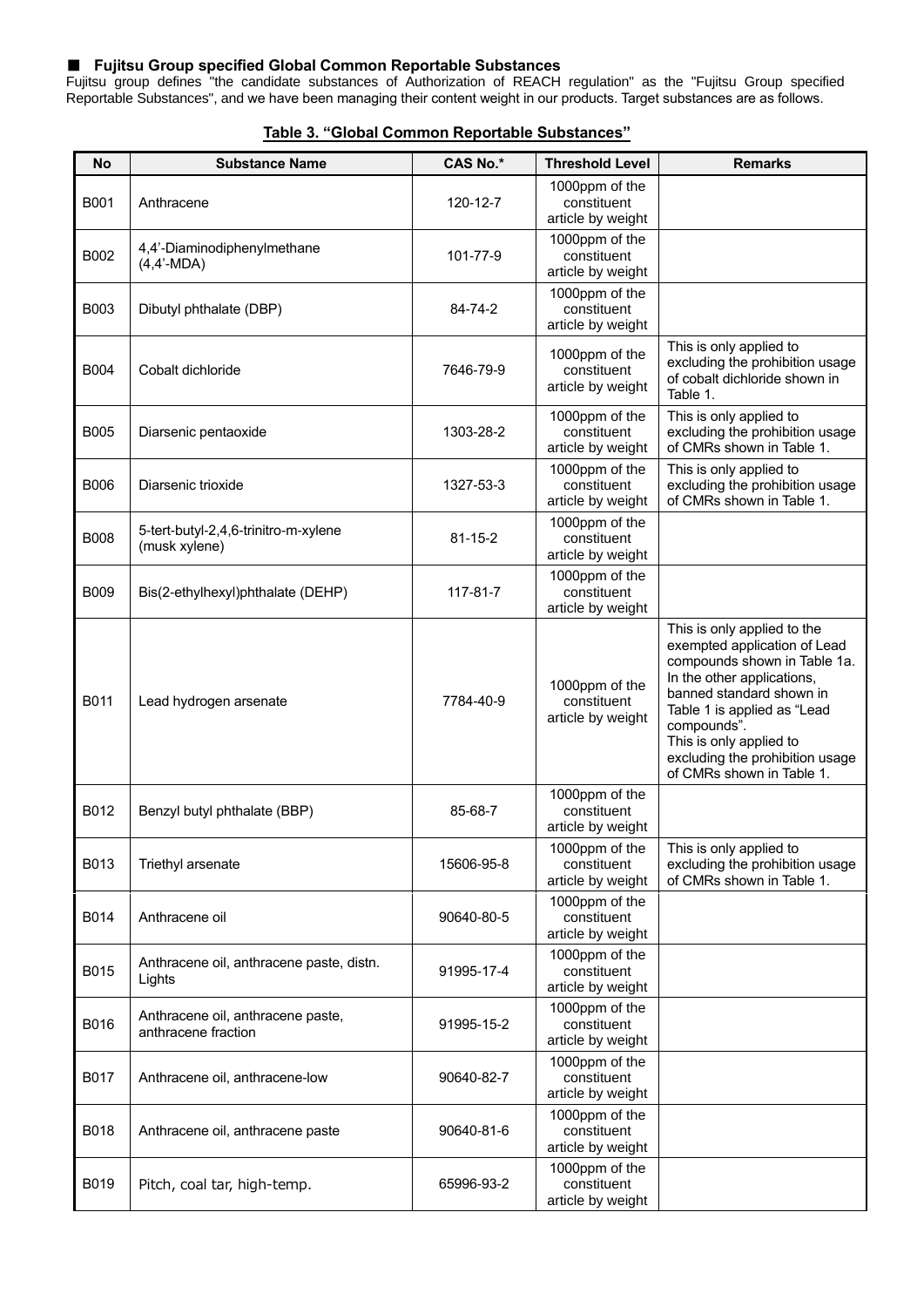| <b>No</b>   | <b>Substance Name</b>                                         | <b>CAS No.*</b>                      | <b>Threshold Level</b>                             | <b>Remarks</b>                                                                                                                                                                                                                                                                                                                                                                                                                                                                                                                                                                                                                                             |
|-------------|---------------------------------------------------------------|--------------------------------------|----------------------------------------------------|------------------------------------------------------------------------------------------------------------------------------------------------------------------------------------------------------------------------------------------------------------------------------------------------------------------------------------------------------------------------------------------------------------------------------------------------------------------------------------------------------------------------------------------------------------------------------------------------------------------------------------------------------------|
| <b>B020</b> | Aluminosilicate, Refractory Ceramic Fibres                    |                                      | 1000ppm of the<br>constituent<br>article by weight | Aluminosilicate Refractory<br>Ceramic Fibres are fibres<br>covered by index number<br>650-017-00-8 in Annex VI, part<br>3, table 3.1 of Regulation (EC)<br>No 1272/2008 and fulfil the<br>three following conditions:<br>a) oxides of aluminium and<br>silicon are the main<br>components present (in the<br>fibres) within variable<br>concentration ranges<br>b) fibres have a length<br>weighted geometric mean<br>diameter less two standard<br>geometric errors of 6 or less<br>micrometres (µm)<br>c) alkaline oxide and alkali<br>earth oxide<br>(Na2O+K2O+CaO+MgO+BaO)<br>content less or equal to 18% by<br>weight                                |
| B021        | Zirconia Aluminosilicate, Refractory<br><b>Ceramic Fibres</b> |                                      | 1000ppm of the<br>constituent<br>article by weight | Zirconia Aluminosilicate<br><b>Refractory Ceramic Fibres</b><br>are fibres covered by index<br>number 650-017-00-8 in Annex<br>VI, part 3, table 3.1 of<br>Regulation (EC) No<br>1272/2008 and fulfil the three<br>following conditions:<br>a) oxides of aluminium, silicon<br>and zirconium are the main<br>components present (in the<br>fibres) within variable<br>concentration ranges<br>b) fibres have a length<br>weighted geometric mean<br>diameter less two standard<br>geometric errors of 6 or less<br>micrometres (µm).<br>c) alkaline oxide and alkali<br>earth oxide<br>(Na2O+K2O+CaO+MgO+BaO)<br>content less or equal to 18% by<br>weight |
| B022        | 2,4-Dinitrotoluene                                            | 121-14-2                             | 1000ppm of the<br>constituent<br>article by weight |                                                                                                                                                                                                                                                                                                                                                                                                                                                                                                                                                                                                                                                            |
| B023        | Diisobutyl phthalate (DIBP)                                   | 84-69-5                              | 1000ppm of the<br>constituent<br>article by weight |                                                                                                                                                                                                                                                                                                                                                                                                                                                                                                                                                                                                                                                            |
| B027        | Tris(2-chloroethyl)phosphate (TCEP)                           | 115-96-8                             | 1000ppm of the<br>constituent<br>article by weight |                                                                                                                                                                                                                                                                                                                                                                                                                                                                                                                                                                                                                                                            |
| B028        | Acrylamide                                                    | 79-06-1                              | 1000ppm of the<br>constituent<br>article by weight |                                                                                                                                                                                                                                                                                                                                                                                                                                                                                                                                                                                                                                                            |
| B029        | Trichloroethylene                                             | 79-01-6                              | 1000ppm of the<br>constituent<br>article by weight |                                                                                                                                                                                                                                                                                                                                                                                                                                                                                                                                                                                                                                                            |
| <b>B030</b> | Boric acid                                                    | 10043-35-3<br>11113-50-1             | 1000ppm of the<br>constituent<br>article by weight |                                                                                                                                                                                                                                                                                                                                                                                                                                                                                                                                                                                                                                                            |
| B031        | Disodium tetraborate, anhydrous                               | 1303-96-4<br>1330-43-4<br>12179-04-3 | 1000ppm of the<br>constituent<br>article by weight |                                                                                                                                                                                                                                                                                                                                                                                                                                                                                                                                                                                                                                                            |
| B032        | Tetraboron disodium heptaoxide, hydrate                       | 12267-73-1                           | 1000ppm of the<br>constituent<br>article by weight |                                                                                                                                                                                                                                                                                                                                                                                                                                                                                                                                                                                                                                                            |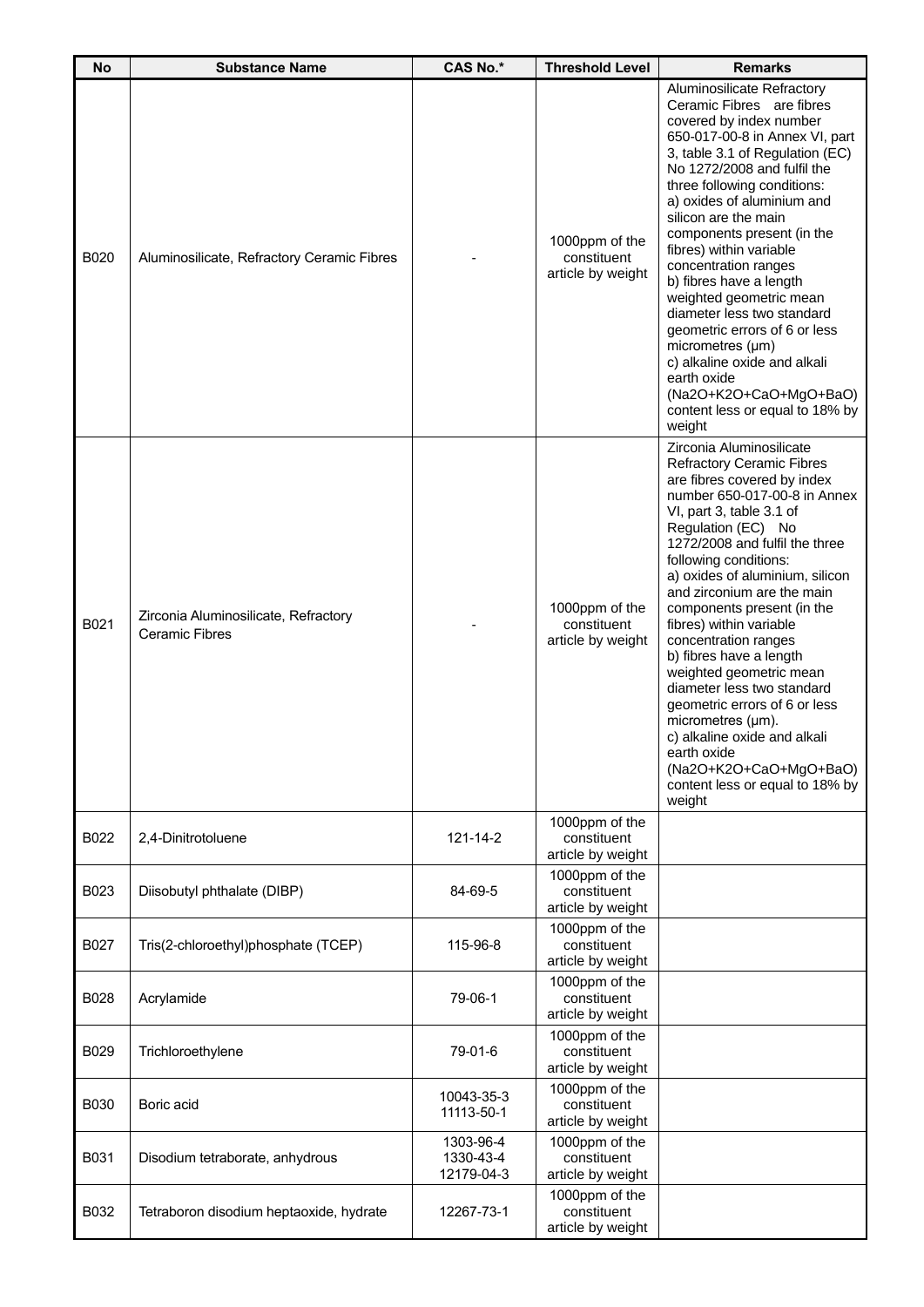| <b>No</b>   | <b>Substance Name</b>                                                                 | <b>CAS No.*</b>       | <b>Threshold Level</b>                             | <b>Remarks</b>                                                                                                                                                                                                                                                                                 |
|-------------|---------------------------------------------------------------------------------------|-----------------------|----------------------------------------------------|------------------------------------------------------------------------------------------------------------------------------------------------------------------------------------------------------------------------------------------------------------------------------------------------|
| B037        | Cobalt(II) sulphate                                                                   | 10124-43-3            | 1000ppm of the<br>constituent<br>article by weight |                                                                                                                                                                                                                                                                                                |
| <b>B038</b> | Cobalt(II) dinitrate                                                                  | 10141-05-6            | 1000ppm of the<br>constituent<br>article by weight |                                                                                                                                                                                                                                                                                                |
| <b>B039</b> | Cobalt(II) carbonate                                                                  | 513-79-1              | 1000ppm of the<br>constituent<br>article by weight |                                                                                                                                                                                                                                                                                                |
| <b>B040</b> | Cobalt(II) diacetate                                                                  | 71-48-7               | 1000ppm of the<br>constituent<br>article by weight |                                                                                                                                                                                                                                                                                                |
| B041        | 2-Methoxyethanol                                                                      | 109-86-4              | 1000ppm of the<br>constituent<br>article by weight |                                                                                                                                                                                                                                                                                                |
| B042        | 2-Ethoxyethanol                                                                       | 110-80-5              | 1000ppm of the<br>constituent<br>article by weight |                                                                                                                                                                                                                                                                                                |
| B043        | 2-ethoxyethyl acetate                                                                 | 111-15-9              | 1000ppm of the<br>constituent<br>article by weight |                                                                                                                                                                                                                                                                                                |
| <b>B044</b> | 1,2-Benzenedicarboxylic acid,<br>di-C7-11-branched and linear alkyl esters<br>(DHNUP) | 68515-42-4            | 1000ppm of the<br>constituent<br>article by weight |                                                                                                                                                                                                                                                                                                |
| <b>B045</b> | Hydrazine                                                                             | 7803-57-8<br>302-01-2 | 1000ppm of the<br>constituent<br>article by weight |                                                                                                                                                                                                                                                                                                |
| B046        | 1-methyl-2-pyrrolidone                                                                | 872-50-4              | 1000ppm of the<br>constituent<br>article by weight | This<br>is<br>only<br>applied<br>to<br>excluding the prohibition usage<br>of CMRs shown in Table 1.                                                                                                                                                                                            |
| B047        | 1,2,3-trichloropropane                                                                | 96-18-4               | 1000ppm of the<br>constituent<br>article by weight |                                                                                                                                                                                                                                                                                                |
| B048        | 1,2-Benzenedicarboxylic acid;<br>di-C6-8-branched alkyl esters,<br>C7-rich (DIHP)     | 71888-89-6            | 1000ppm of the<br>constituent<br>article by weight | This is only<br>applied<br>to<br>excluding the prohibition usage<br>of CMRs shown in Table 1.                                                                                                                                                                                                  |
| B049        | Calcium arsenate                                                                      | 7778-44-1             | 1000ppm of the<br>constituent<br>article by weight | This<br>is<br>only<br>applied<br>to<br>excluding the prohibition usage<br>of CMRs shown in Table 1.                                                                                                                                                                                            |
| <b>B050</b> | Bis(2-methoxyethyl) ether                                                             | 111-96-6              | 1000ppm of the<br>constituent<br>article by weight |                                                                                                                                                                                                                                                                                                |
| B051        | Lead dipicrate                                                                        | 6477-64-1             | 1000ppm of the<br>constituent<br>article by weight | This is only applied to the<br>exempted application of Lead<br>compounds shown in Table 1a.<br>In the other applications,<br>banned standard shown in<br>Table 1 is applied as "Lead<br>compounds".<br>This is only applied to<br>excluding the prohibition usage<br>of CMRs shown in Table 1. |
| B052        | N,N-dimethylacetamide (DMAC)                                                          | 127-19-5              | 1000ppm of the<br>constituent<br>article by weight | <b>This</b><br>only<br>applied<br>is<br>to<br>excluding the prohibition usage<br>of CMRs shown in Table 1.                                                                                                                                                                                     |
| B053        | Arsenic acid                                                                          | 7778-39-4             | 1000ppm of the<br>constituent<br>article by weight | This<br>is<br>only<br>applied<br>to<br>excluding the prohibition usage<br>of CMRs shown in Table 1.                                                                                                                                                                                            |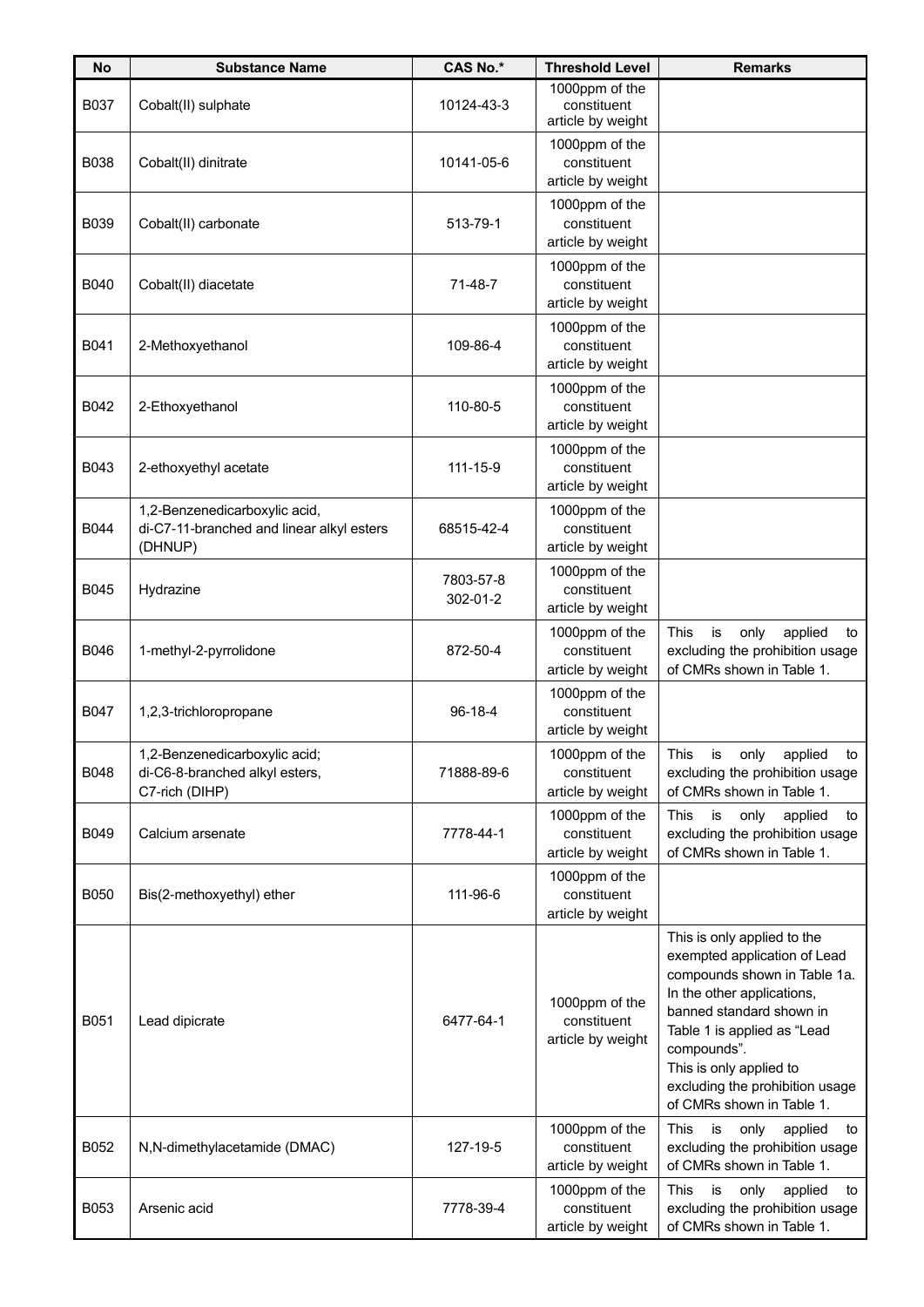| <b>No</b>   | <b>Substance Name</b>                                                                            | <b>CAS No.*</b> | <b>Threshold Level</b>                             | <b>Remarks</b>                                                                                                                                                                                                                                                                                 |
|-------------|--------------------------------------------------------------------------------------------------|-----------------|----------------------------------------------------|------------------------------------------------------------------------------------------------------------------------------------------------------------------------------------------------------------------------------------------------------------------------------------------------|
| <b>B054</b> | 2-Methoxyaniline (o-Anisidine)                                                                   | $90 - 04 - 0$   | 1000ppm of the<br>constituent<br>article by weight |                                                                                                                                                                                                                                                                                                |
| <b>B055</b> | Trilead diarsenate                                                                               | 3687-31-8       | 1000ppm of the<br>constituent<br>article by weight | This is only applied to the<br>exempted application of Lead<br>compounds shown in Table 1a.<br>In the other applications,<br>banned standard shown in<br>Table 1 is applied as "Lead<br>compounds".<br>This is only applied to<br>excluding the prohibition usage<br>of CMRs shown in Table 1. |
| B056        | 1,2-Dichloroethane                                                                               | 107-06-2        | 1000ppm of the<br>constituent<br>article by weight |                                                                                                                                                                                                                                                                                                |
| <b>B057</b> | 4-(1,1,3,3-tetramethylbutyl) phenol<br>(4-tert-Octylphenol)                                      | 140-66-9        | 1000ppm of the<br>constituent<br>article by weight |                                                                                                                                                                                                                                                                                                |
| <b>B058</b> | Formaldehyde,<br>oligomeric<br>reaction<br>constituent article s with aniline (technical<br>MDA) | 25214-70-4      | 1000ppm of the<br>constituent<br>article by weight |                                                                                                                                                                                                                                                                                                |
| <b>B059</b> | Bis(2-methoxyethyl) phthalate                                                                    | 117-82-8        | 1000ppm of the<br>constituent<br>article by weight | This<br>is<br>only<br>applied<br>to<br>excluding the prohibition usage<br>of CMRs shown in Table 1.                                                                                                                                                                                            |
| <b>B060</b> | Lead diazide, Lead azide                                                                         | 13424-46-9      | 1000ppm of the<br>constituent<br>article by weight | This is only applied to the<br>exempted application of Lead<br>compounds shown in Table 1a.<br>In the other applications,<br>banned standard shown in<br>Table 1 is applied as "Lead<br>compounds".<br>This is only applied to<br>excluding the prohibition usage<br>of CMRs shown in Table 1. |
| B061        | Lead styphnate                                                                                   | 15245-44-0      | 1000ppm of the<br>constituent<br>article by weight | This is only applied to the<br>exempted application of Lead<br>compounds shown in Table 1a.<br>In the other applications,<br>banned standard shown in<br>Table 1 is applied as "Lead<br>compounds".<br>This is only applied to<br>excluding the prohibition usage<br>of CMRs shown in Table 1. |
| B062        | 2,2'-dichloro-4,4'-methylenedianiline<br>(MOCA)                                                  | $101 - 14 - 4$  | 1000ppm of the<br>constituent<br>article by weight |                                                                                                                                                                                                                                                                                                |
| B063        | Phenolphthalein                                                                                  | 77-09-8         | 1000ppm of the<br>constituent<br>article by weight |                                                                                                                                                                                                                                                                                                |
| <b>B064</b> | 1,2-bis(2-methoxyethoxy)ethane<br>(TEGDME; triglyme)                                             | 112-49-2        | 1000ppm of the<br>constituent<br>article by weight |                                                                                                                                                                                                                                                                                                |
| B065        | 1,2-dimethoxyethane<br>(ethylene glycol dimethyl ether, EGDME)                                   | 110-71-4        | 1000ppm of the<br>constituent<br>article by weight |                                                                                                                                                                                                                                                                                                |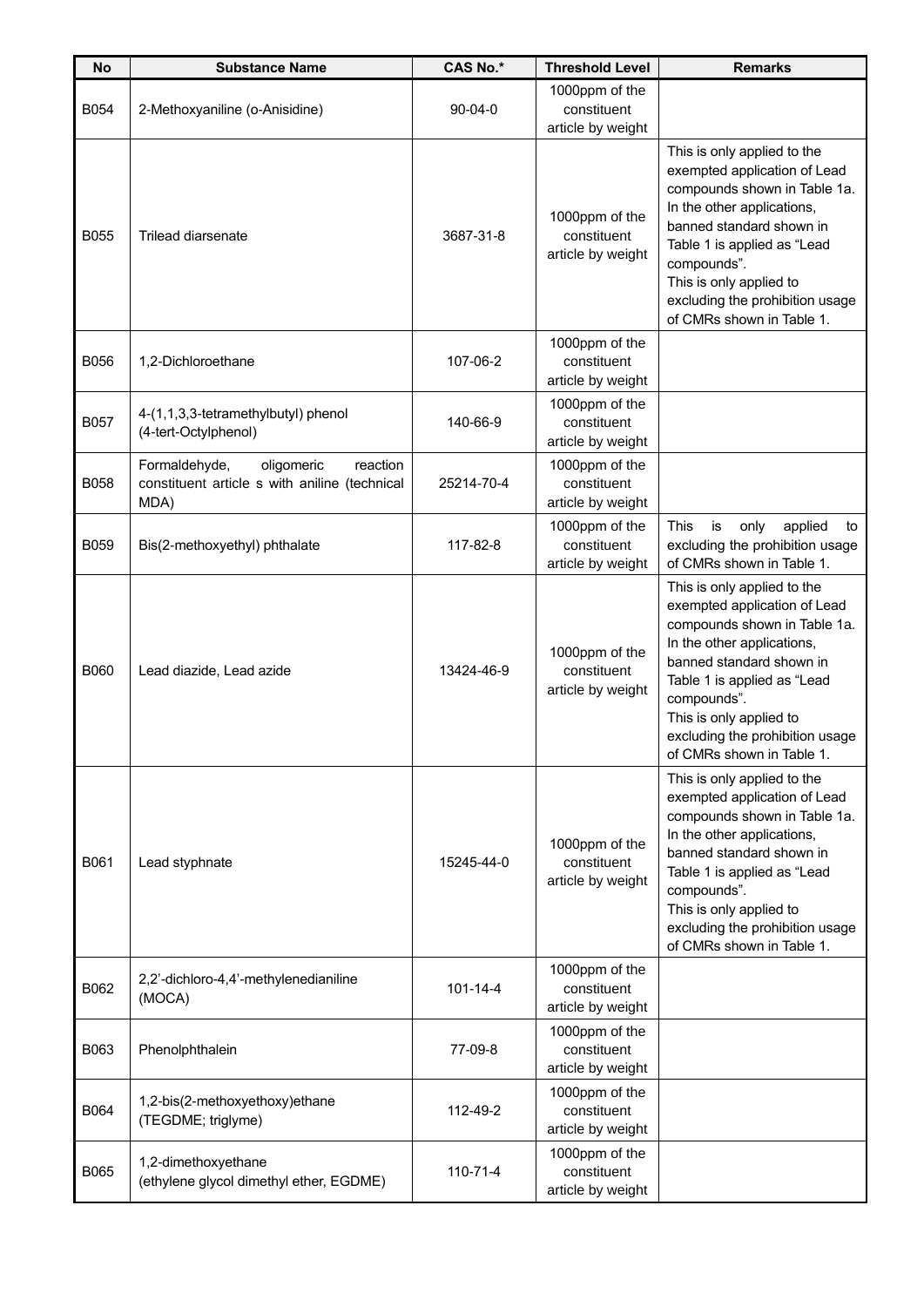| <b>No</b>   | <b>Substance Name</b>                                                                                                                                | <b>CAS No.*</b> | <b>Threshold Level</b>                             | <b>Remarks</b>                                                                                                                                                                                                                                                                                 |
|-------------|------------------------------------------------------------------------------------------------------------------------------------------------------|-----------------|----------------------------------------------------|------------------------------------------------------------------------------------------------------------------------------------------------------------------------------------------------------------------------------------------------------------------------------------------------|
| B066        | Diboron trioxide                                                                                                                                     | 1303-86-2       | 1000ppm of the<br>constituent<br>article by weight |                                                                                                                                                                                                                                                                                                |
| <b>B067</b> | Formamide                                                                                                                                            | $75-12-7$       | 1000ppm of the<br>constituent<br>article by weight |                                                                                                                                                                                                                                                                                                |
| <b>B068</b> | Lead(II) bis(methanesulfonate)                                                                                                                       | 17570-76-2      | 1000ppm of the<br>constituent<br>article by weight | This is only applied to the<br>exempted application of Lead<br>compounds shown in Table 1a.<br>In the other applications,<br>banned standard shown in<br>Table 1 is applied as "Lead<br>compounds".<br>This is only applied to<br>excluding the prohibition usage<br>of CMRs shown in Table 1. |
| B069        | 1,3,5-Tris(oxiran-2-ylmethyl)-1,3,5-triazinan<br>e-2,4,6-trione<br>(TGIC)                                                                            | 2451-62-9       | 1000ppm of the<br>constituent<br>article by weight |                                                                                                                                                                                                                                                                                                |
| <b>B070</b> | 1,3,5-tris[(2S, 2R)-2,3-epoxypropyl]-<br>1,3,5-triazine-2,4,6-(1H,3H,5H)-trione<br>$(\beta$ -TGIC)                                                   | 59653-74-6      | 1000ppm of the<br>constituent<br>article by weight |                                                                                                                                                                                                                                                                                                |
| B071        | 4,4'-bis(dimethylamino)benzophenone<br>(Michler's ketone)                                                                                            | $90 - 94 - 8$   | 1000ppm of the<br>constituent<br>article by weight |                                                                                                                                                                                                                                                                                                |
| B072        | N,N,N',N'-tetramethyl-4,4'-methylenedianilin<br>е<br>(Michler's base)                                                                                | 101-61-1        | 1000ppm of the<br>constituent<br>article by weight |                                                                                                                                                                                                                                                                                                |
| B073        | [4-[[4-anilino-1-naphthyl][4-(dimethylamino)<br>phenyl]methylene]cyclohexa-2,5-dien-1-<br>ylidene] dimethylammonium chloride<br>(C.I. Basic Blue 26) | 2580-56-5       | 1000ppm of the<br>constituent<br>article by weight | This applies when it contains $\ge$<br>0.1%<br>of<br>Michler's<br>ketone<br>(B071)<br>Michler's<br>or<br>base<br>(B072)                                                                                                                                                                        |
| B074        | [4-[4,4'-bis(dimethylamino)benzhydrylidene]<br>cyclohexa-2,5-dien-1-ylidene]<br>dimethylammonium chloride<br>(C.I. Basic Violet 3)                   | 548-62-9        | 1000ppm of the<br>constituent<br>article by weight | This applies when it contains $\ge$<br>0.1%<br>of<br>Michler's<br>ketone<br>(B071)<br>Michler's<br>base<br>or<br>(B072)<br>This<br>is<br>applied<br>only<br>to<br>excluding the prohibition usage<br>of CMRs shown in Table 1.                                                                 |
| B075        | 4,4'-bis(dimethylamino)-4"-(methylamino)trit<br>yl alcohol                                                                                           | $561 - 41 - 1$  | 1000ppm of the<br>constituent<br>article by weight | This applies when it contains $\ge$<br>$0.1\%$<br>of<br>Michler's<br>ketone<br>(B071)<br>Michler's<br>base<br>or<br>(B072)                                                                                                                                                                     |
| B076        | $\alpha, \alpha$ -Bis[4-(dimethylamino)phenyl]-<br>4(phenylamino)naphthalene-1-methanol<br>(C.I. Solvent Blue 4)                                     | 6786-83-0       | 1000ppm of the<br>constituent<br>article by weight | This applies when it contains $\ge$<br>0.1%<br>of<br>Michler's<br>ketone<br>(B071)<br>Michler's<br>or<br>base<br>(B072)                                                                                                                                                                        |
| <b>B077</b> | Pentacosafluorotridecanoic acid                                                                                                                      | 72629-94-8      | 1000ppm of the<br>constituent<br>article by weight |                                                                                                                                                                                                                                                                                                |
| B078        | Tricosafluorododecanoic acid                                                                                                                         | 307-55-1        | 1000ppm of the<br>constituent<br>article by weight |                                                                                                                                                                                                                                                                                                |
| B079        | Henicosafluoroundecanoic acid                                                                                                                        | 2058-94-8       | 1000ppm of the<br>constituent<br>article by weight |                                                                                                                                                                                                                                                                                                |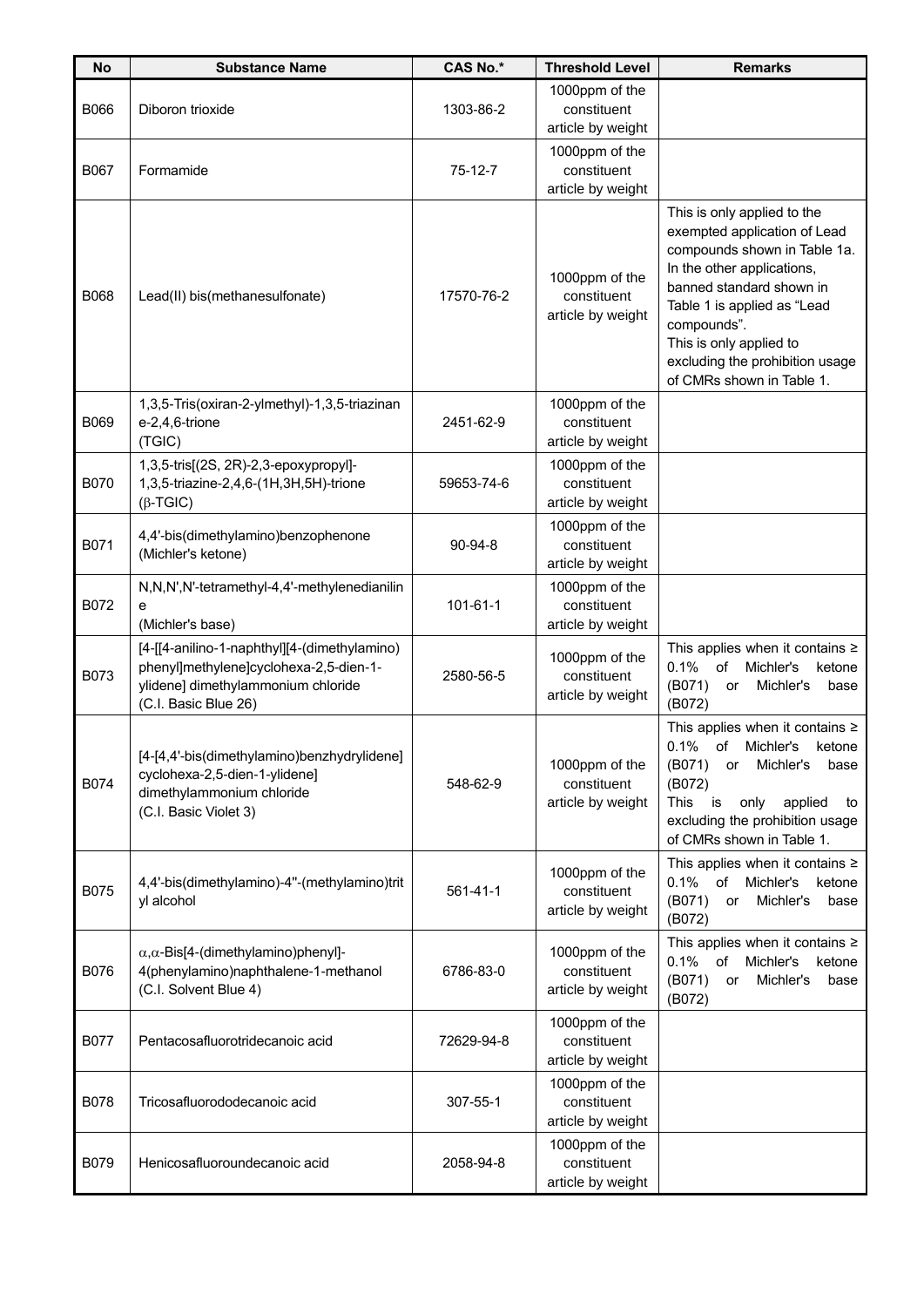| <b>No</b>   | <b>Substance Name</b>                                                                                                                                                     | <b>CAS No.*</b>                                         | <b>Threshold Level</b>                             | <b>Remarks</b>                                                                                                                                                                                                                                                                                 |
|-------------|---------------------------------------------------------------------------------------------------------------------------------------------------------------------------|---------------------------------------------------------|----------------------------------------------------|------------------------------------------------------------------------------------------------------------------------------------------------------------------------------------------------------------------------------------------------------------------------------------------------|
| <b>B080</b> | Heptacosafluorotetradecanoic acid                                                                                                                                         | 376-06-7                                                | 1000ppm of the<br>constituent<br>article by weight |                                                                                                                                                                                                                                                                                                |
| B081        | Diazene-1,2-dicarboxamide<br>(C,C'-azodi(formamide))                                                                                                                      | 123-77-3                                                | 1000ppm of the<br>constituent<br>article by weight |                                                                                                                                                                                                                                                                                                |
| B082        | Cyclohexane-1,2-dicarboxylic anhydride [1]<br>cis-cyclohexane-1,2-dicarboxylic anhydride<br>$[2]$<br>trans-cyclohexane-1,2-dicarboxylic<br>anhydride [3]                  | 85-42-7<br>13149-00-3<br>14166-21-3                     | 1000ppm of the<br>constituent<br>article by weight | The individual cis-[2] and<br>trans-[3] isomer substances<br>and all possible combinations<br>of the cis- and trans-isomers[1]<br>are covered                                                                                                                                                  |
| B083        | Hexahydromethylphthalic anhydride [1]<br>Hexahydro-4-methylphthalic anhydride [2]<br>Hexahydro-1-methylphthalic anhydride [3]<br>Hexahydro-3-methylphthalic anhydride [4] | 25550-51-0,<br>19438-60-9,<br>48122-14-1,<br>57110-29-9 | 1000ppm of the<br>constituent<br>article by weight | The individual isomers[2], [3]<br>and [4] (including their cis- and<br>trans-stereo isomeric forms)<br>and all possible combinations<br>of the isomers [1] are covered<br>by this entry]                                                                                                       |
| B084        | 4-Nonylphenol, branched and linear                                                                                                                                        |                                                         | 1000ppm of the<br>constituent<br>article by weight | substances with a linear and/or<br>branched alkyl chain with a<br>carbon number of 9 covalently<br>bound in position 4 to phenol,<br>covering also UVCB- and<br>well-defined substances which<br>include any of the individual<br>isomers or a combination<br>thereof                          |
| B085        | 4-(1,1,3,3-tetramethylbutyl)phenol,<br>ethoxylated                                                                                                                        |                                                         | 1000ppm of the<br>constituent<br>article by weight | covering well-defined<br>substances and UVCB<br>substances, polymers and<br>homologues                                                                                                                                                                                                         |
| B086        | Methoxyacetic acid                                                                                                                                                        | 625-45-6                                                | 1000ppm of the<br>constituent<br>article by weight |                                                                                                                                                                                                                                                                                                |
| B087        | N,N-dimethylformamide                                                                                                                                                     | 68-12-2                                                 | 1000ppm of the<br>constituent<br>article by weight | This is only applied to<br>excluding the prohibition usage<br>of CMRs shown in Table 1.                                                                                                                                                                                                        |
| B088        | Dibutyltin dichloride (DBTC)                                                                                                                                              | 683-18-1                                                | 1000ppm of the<br>constituent<br>article by weight |                                                                                                                                                                                                                                                                                                |
| B089        | Lead monoxide (lead oxide)                                                                                                                                                | 1317-36-8                                               | 1000ppm of the<br>constituent<br>article by weight | This is only applied to the<br>exempted application of Lead<br>compounds shown in Table 1a.<br>In the other applications,<br>banned standard shown in<br>Table 1 is applied as "Lead<br>compounds".<br>This is only applied to<br>excluding the prohibition usage<br>of CMRs shown in Table 1. |
| <b>B090</b> | Orange lead (Lead tetroxide)                                                                                                                                              | 1314-41-6                                               | 1000ppm of the<br>constituent<br>article by weight | This is only applied to the<br>exempted application of Lead<br>compounds shown in Table 1a.<br>In the other applications,<br>banned standard shown in<br>Table 1 is applied as "Lead<br>compounds".<br>This is only applied to<br>excluding the prohibition usage<br>of CMRs shown in Table 1. |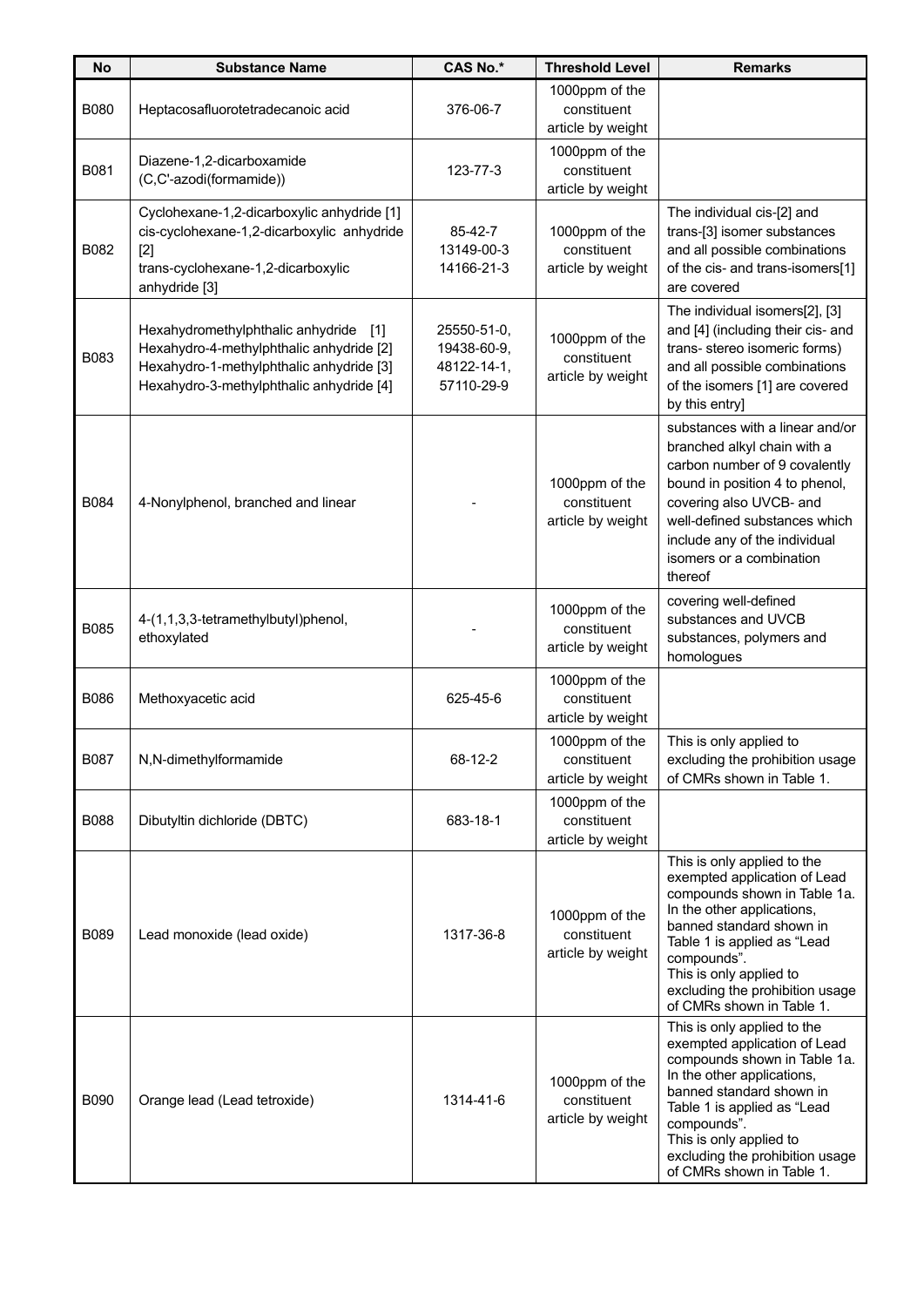| <b>No</b> | <b>Substance Name</b>             | <b>CAS No.*</b> | <b>Threshold Level</b>                             | <b>Remarks</b>                                                                                                                                                                                                                                                                                 |
|-----------|-----------------------------------|-----------------|----------------------------------------------------|------------------------------------------------------------------------------------------------------------------------------------------------------------------------------------------------------------------------------------------------------------------------------------------------|
| B091      | Lead bis(tetrafluoroborate)       | 13814-96-5      | 1000ppm of the<br>constituent<br>article by weight | This is only applied to the<br>exempted application of Lead<br>compounds shown in Table 1a.<br>In the other applications,<br>banned standard shown in<br>Table 1 is applied as "Lead<br>compounds".<br>This is only applied to<br>excluding the prohibition usage<br>of CMRs shown in Table 1. |
| B092      | Trilead bis(carbonate)dihydroxide | 1319-46-6       | 1000ppm of the<br>constituent<br>article by weight | This is only applied to the<br>exempted application of Lead<br>compounds shown in Table 1a.<br>In the other applications,<br>banned standard shown in<br>Table 1 is applied as "Lead<br>compounds". This is only<br>applied to excluding the<br>prohibition usage of CMRs<br>shown in Table 1. |
| B093      | Lead titanium trioxide            | 12060-00-3      | 1000ppm of the<br>constituent<br>article by weight | This is only applied to the<br>exempted application of Lead<br>compounds shown in Table 1a.<br>In the other applications,<br>banned standard shown in<br>Table 1 is applied as "Lead<br>compounds".<br>This is only applied to<br>excluding the prohibition usage<br>of CMRs shown in Table 1. |
| B094      | Lead titanium zirconium oxide     | 12626-81-2      | 1000ppm of the<br>constituent<br>article by weight | This is only applied to the<br>exempted application of Lead<br>compounds shown in Table 1a.<br>In the other applications,<br>banned standard shown in<br>Table 1 is applied as "Lead<br>compounds".<br>This is only applied to<br>excluding the prohibition usage<br>of CMRs shown in Table 1. |
| B095      | Silicic acid, lead salt           | 11120-22-2      | 1000ppm of the<br>constituent<br>article by weight | This is only applied to the<br>exempted application of Lead<br>compounds shown in Table 1a.<br>In the other applications,<br>banned standard shown in<br>Table 1 is applied as "Lead<br>compounds".<br>This is only applied to<br>excluding the prohibition usage<br>of CMRs shown in Table 1. |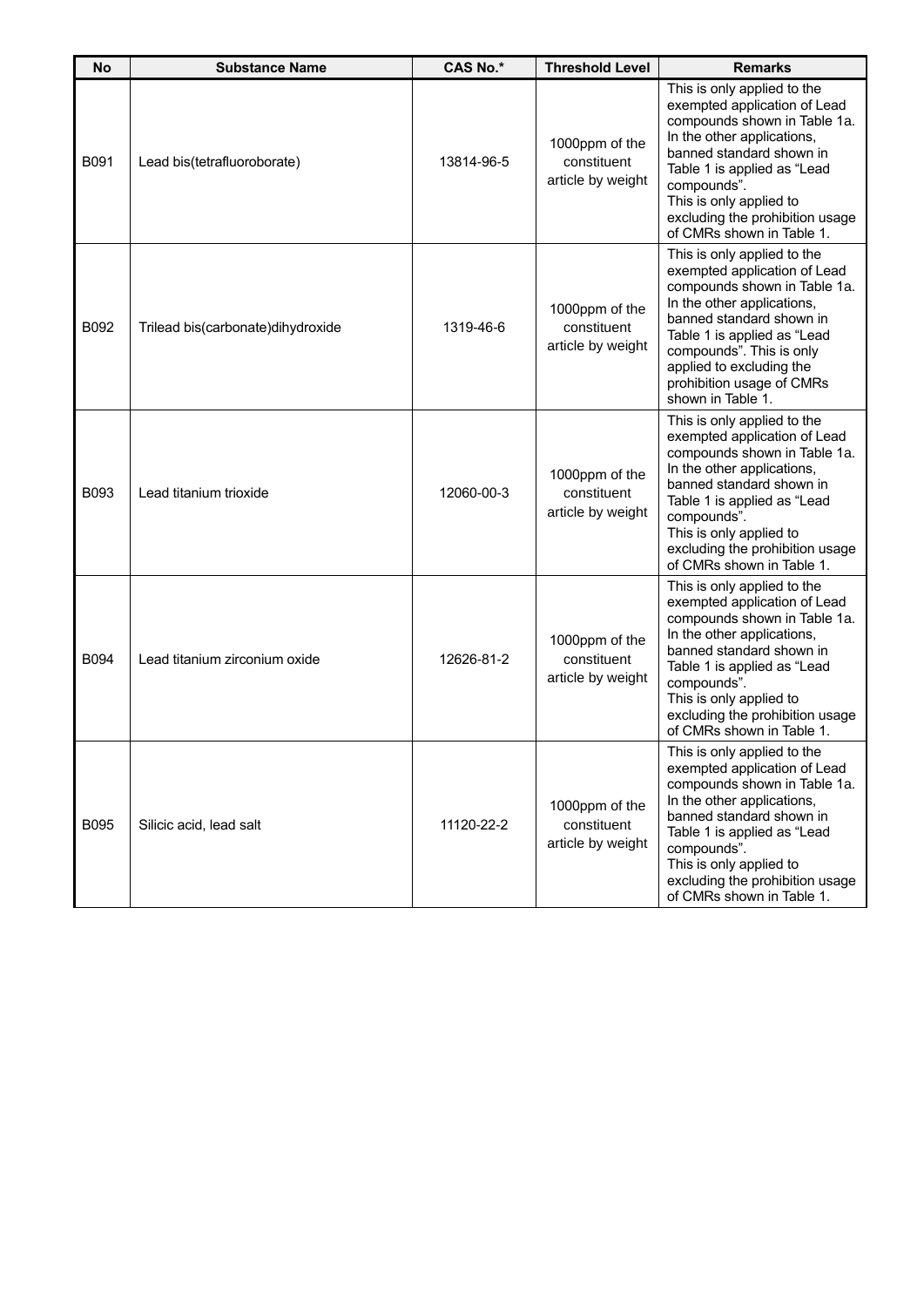| No               | <b>Substance Name</b>                                               | <b>CAS No.*</b> | <b>Threshold Level</b>                             | <b>Remarks</b>                                                                                                                                                                                                                                                                                                                                                                                                                                                                                                                                                                                            |
|------------------|---------------------------------------------------------------------|-----------------|----------------------------------------------------|-----------------------------------------------------------------------------------------------------------------------------------------------------------------------------------------------------------------------------------------------------------------------------------------------------------------------------------------------------------------------------------------------------------------------------------------------------------------------------------------------------------------------------------------------------------------------------------------------------------|
| B096             | Silicic acid( $H_2Si_2O_5$ ), barium salt (1:1),<br>lead-doped      | 68784-75-8      | 1000ppm of the<br>constituent<br>article by weight | [with lead (Pb) content above<br>the applicable generic<br>concentration limit for 'toxicity<br>for reproduction' Repr. 1A<br>(CLP) or category 1 (DSD); the<br>substance is a member of the<br>group entry of lead<br>compounds, with index number<br>082-001-00-6 in Regulation<br>(EC) No 1272/2008]<br>This is only applied to the<br>exempted application of Lead<br>compounds shown in Table 1a.<br>In the other applications,<br>banned standard shown in<br>Table 1 is applied as "Lead<br>compounds".<br>This is only applied to<br>excluding the prohibition usage<br>of CMRs shown in Table 1. |
| <b>B097</b>      | Methyloxirane<br>(Propylene oxide)                                  | 75-56-9         | 1000ppm of the<br>constituent<br>article by weight |                                                                                                                                                                                                                                                                                                                                                                                                                                                                                                                                                                                                           |
| B098             | 1,2-Benzenedicarboxylic acid,<br>dipentylester, branched and linear | 84777-06-0      | 1000ppm of the<br>constituent<br>article by weight |                                                                                                                                                                                                                                                                                                                                                                                                                                                                                                                                                                                                           |
| B099             | Diisopentylphthalate (DIPP)                                         | 605-50-5        | 1000ppm of the<br>constituent<br>article by weight | This is only applied to<br>excluding the prohibition usage<br>of CMRs shown in Table 1.                                                                                                                                                                                                                                                                                                                                                                                                                                                                                                                   |
| B100             | N-pentyl-isopentylphthalate                                         | 776297-69-9     | 1000ppm of the<br>constituent<br>article by weight |                                                                                                                                                                                                                                                                                                                                                                                                                                                                                                                                                                                                           |
| B <sub>101</sub> | 1,2-diethoxyethane                                                  | 629-14-1        | 1000ppm of the<br>constituent<br>article by weight |                                                                                                                                                                                                                                                                                                                                                                                                                                                                                                                                                                                                           |
| B102             | Acetic acid, lead salt, basic                                       | 51404-69-4      | 1000ppm of the<br>constituent<br>article by weight | This is only applied to the<br>exempted application of Lead<br>compounds shown in Table 1a.<br>In the other applications,<br>banned standard shown in<br>Table 1 is applied as "Lead<br>compounds".<br>This is only applied to<br>excluding the prohibition usage<br>of CMRs shown in Table 1.                                                                                                                                                                                                                                                                                                            |
| B <sub>103</sub> | Lead oxide sulfate                                                  | 12036-76-9      | 1000ppm of the<br>constituent<br>article by weight | This is only applied to the<br>exempted application of Lead<br>compounds shown in Table 1a.<br>In the other applications,<br>banned standard shown in<br>Table 1 is applied as "Lead<br>compounds".<br>This is only applied to<br>excluding the prohibition usage<br>of CMRs shown in Table 1.                                                                                                                                                                                                                                                                                                            |
| B104             | [Phthalato(2-)]dioxotrilead                                         | 69011-06-9      | 1000ppm of the<br>constituent<br>article by weight | This is only applied to the<br>exempted application of Lead<br>compounds shown in Table 1a<br>In the other applications,<br>banned standard shown in<br>Table 1 is applied as "Lead<br>compounds".<br>This is only applied to<br>excluding the prohibition usage<br>of CMRs shown in Table 1.                                                                                                                                                                                                                                                                                                             |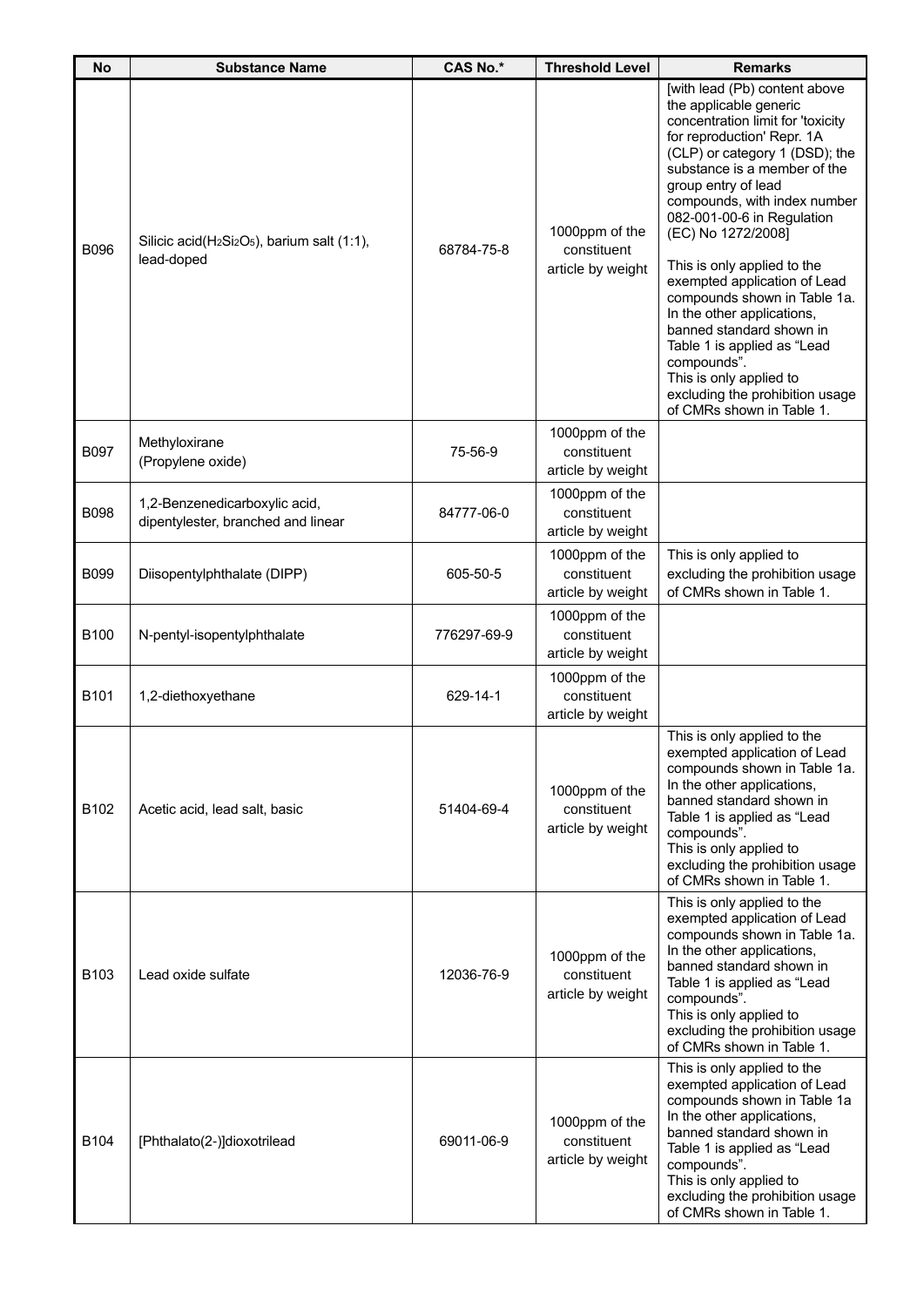| <b>No</b>        | <b>Substance Name</b>              | <b>CAS No.*</b> | <b>Threshold Level</b>                             | <b>Remarks</b>                                                                                                                                                                                                                                                                                 |
|------------------|------------------------------------|-----------------|----------------------------------------------------|------------------------------------------------------------------------------------------------------------------------------------------------------------------------------------------------------------------------------------------------------------------------------------------------|
| B <sub>105</sub> | Dioxobis(stearato)trilead          | 12578-12-0      | 1000ppm of the<br>constituent<br>article by weight | This is only applied to the<br>exempted application of Lead<br>compounds shown in Table 1a.<br>In the other applications,<br>banned standard shown in<br>Table 1 is applied as "Lead<br>compounds".<br>This is only applied to<br>excluding the prohibition usage<br>of CMRs shown in Table 1. |
| B106             | Fatty acids, C16-18, lead salts    | 91031-62-8      | 1000ppm of the<br>constituent<br>article by weight | This is only applied to the<br>exempted application of Lead<br>compounds shown in Table 1a.<br>In the other applications,<br>banned standard shown in<br>Table 1 is applied as "Lead<br>compounds".<br>This is only applied to<br>excluding the prohibition usage<br>of CMRs shown in Table 1. |
| <b>B107</b>      | Lead cyanamidate                   | 20837-86-9      | 1000ppm of the<br>constituent<br>article by weight | This is only applied to the<br>exempted application of Lead<br>compounds shown in Table 1a.<br>In the other applications,<br>banned standard shown in<br>Table 1 is applied as "Lead<br>compounds".<br>This is only applied to<br>excluding the prohibition usage<br>of CMRs shown in Table 1. |
| B108             | Lead dinitrate                     | 10099-74-8      | 1000ppm of the<br>constituent<br>article by weight | This is only applied to the<br>exempted application of Lead<br>compounds shown in Table 1a.<br>In the other applications,<br>banned standard shown in<br>Table 1 is applied as "Lead<br>compounds".<br>This is only applied to<br>excluding the prohibition usage<br>of CMRs shown in Table 1. |
| B109             | Pentalead tetraoxide sulphate      | 12065-90-6      | 1000ppm of the<br>constituent<br>article by weight | This is only applied to the<br>exempted application of Lead<br>compounds shown in Table 1a.<br>In the other applications,<br>banned standard shown in<br>Table 1 is applied as "Lead<br>compounds".<br>This is only applied to<br>excluding the prohibition usage<br>of CMRs shown in Table 1. |
| B110             | Pyrochlore, antimony lead yellow   | 8012-00-8       | 1000ppm of the<br>constituent<br>article by weight | This is only applied to the<br>exempted application of Lead<br>compounds shown in Table 1a.<br>In the other applications,<br>banned standard shown in<br>Table 1 is applied as "Lead<br>compounds".<br>This is only applied to<br>excluding the prohibition usage<br>of CMRs shown in Table 1. |
| B111             | Sulfurous acid, lead salt, dibasic | 62229-08-7      | 1000ppm of the<br>constituent<br>article by weight | This is only applied to the<br>exempted application of Lead<br>compounds shown in Table 1a.<br>In the other applications,<br>banned standard shown in<br>Table 1 is applied as "Lead<br>compounds".<br>This is only applied to<br>excluding the prohibition usage<br>of CMRs shown in Table 1. |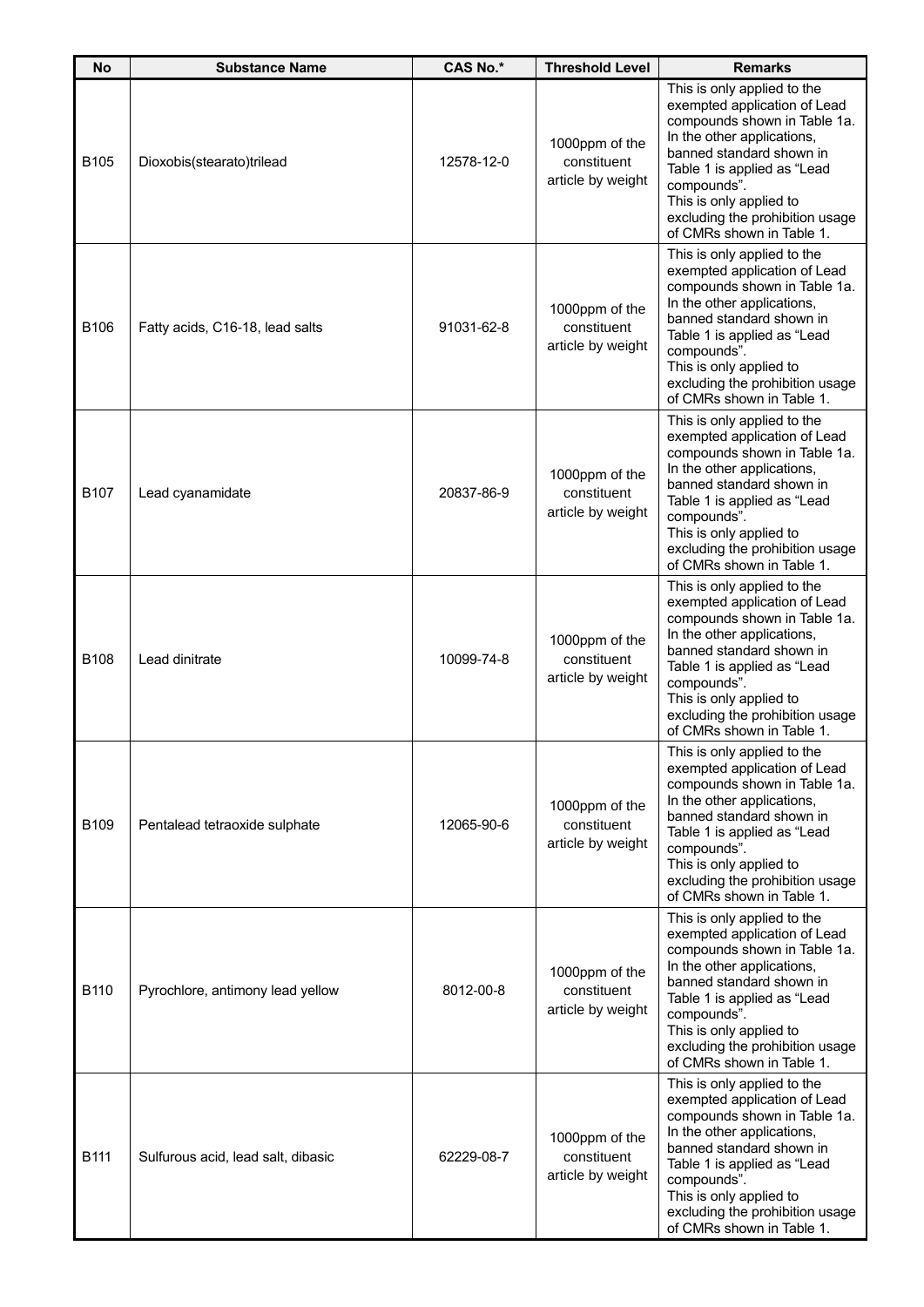| <b>No</b>   | <b>Substance Name</b>                                  | <b>CAS No.*</b> | <b>Threshold Level</b>                             | <b>Remarks</b>                                                                                                                                                                                                                                                                                 |
|-------------|--------------------------------------------------------|-----------------|----------------------------------------------------|------------------------------------------------------------------------------------------------------------------------------------------------------------------------------------------------------------------------------------------------------------------------------------------------|
| B112        | Tetraethyllead                                         | 78-00-2         | 1000ppm of the<br>constituent<br>article by weight | This is only applied to the<br>exempted application of Lead<br>compounds shown in Table 1a.<br>In the other applications,<br>banned standard shown in<br>Table 1 is applied as "Lead<br>compounds".<br>This is only applied to<br>excluding the prohibition usage<br>of CMRs shown in Table 1. |
| B113        | Tetralead trioxide sulphate                            | 12202-17-4      | 1000ppm of the<br>constituent<br>article by weight | This is only applied to the<br>exempted application of Lead<br>compounds shown in Table 1a.<br>In the other applications,<br>banned standard shown in<br>Table 1 is applied as "Lead<br>compounds".<br>This is only applied to<br>excluding the prohibition usage<br>of CMRs shown in Table 1. |
| B114        | Trilead dioxide phosphonate                            | 12141-20-7      | 1000ppm of the<br>constituent<br>article by weight | This is only applied to the<br>exempted application of Lead<br>compounds shown in Table 1a.<br>In the other applications,<br>banned standard shown in<br>Table 1 is applied as "Lead<br>compounds".<br>This is only applied to<br>excluding the prohibition usage<br>of CMRs shown in Table 1. |
| <b>B115</b> | Furan                                                  | 110-00-9        | 1000ppm of the<br>constituent<br>article by weight |                                                                                                                                                                                                                                                                                                |
| B116        | Diethyl sulphate                                       | 64-67-5         | 1000ppm of the<br>constituent<br>article by weight |                                                                                                                                                                                                                                                                                                |
| <b>B117</b> | Dimethyl sulphate                                      | $77 - 78 - 1$   | 1000ppm of the<br>constituent<br>article by weight |                                                                                                                                                                                                                                                                                                |
| <b>B118</b> | 3-ethyl-2-methyl-2-(3-methylbutyl)-1,3-oxaz<br>olidine | 143860-04-2     | 1000ppm of the<br>constituent<br>article by weight |                                                                                                                                                                                                                                                                                                |
| B119        | Dinoseb<br>(6-sec-butyl-2,4-dinitrophenol)             | 88-85-7         | 1000ppm of the<br>constituent<br>article by weight |                                                                                                                                                                                                                                                                                                |
| B120        | 4,4'-methylenedi-o-toluidine                           | 838-88-0        | 1000ppm of the<br>constituent<br>article by weight |                                                                                                                                                                                                                                                                                                |
| B121        | 4,4'-oxydianiline and its salts                        | 101-80-4        | 1000ppm of the<br>constituent<br>article by weight |                                                                                                                                                                                                                                                                                                |
| B122        | 4-aminoazobenzene                                      | 60-09-3         | 1000ppm of the<br>constituent<br>article by weight |                                                                                                                                                                                                                                                                                                |
| B123        | 4-methyl-m-phenylenediamine<br>(toluene-2,4-diamine)   | 95-80-7         | 1000ppm of the<br>constituent<br>article by weight |                                                                                                                                                                                                                                                                                                |
| B124        | 6-methoxy-m-toluidine<br>(p-cresidine)                 | 120-71-8        | 1000ppm of the<br>constituent<br>article by weight |                                                                                                                                                                                                                                                                                                |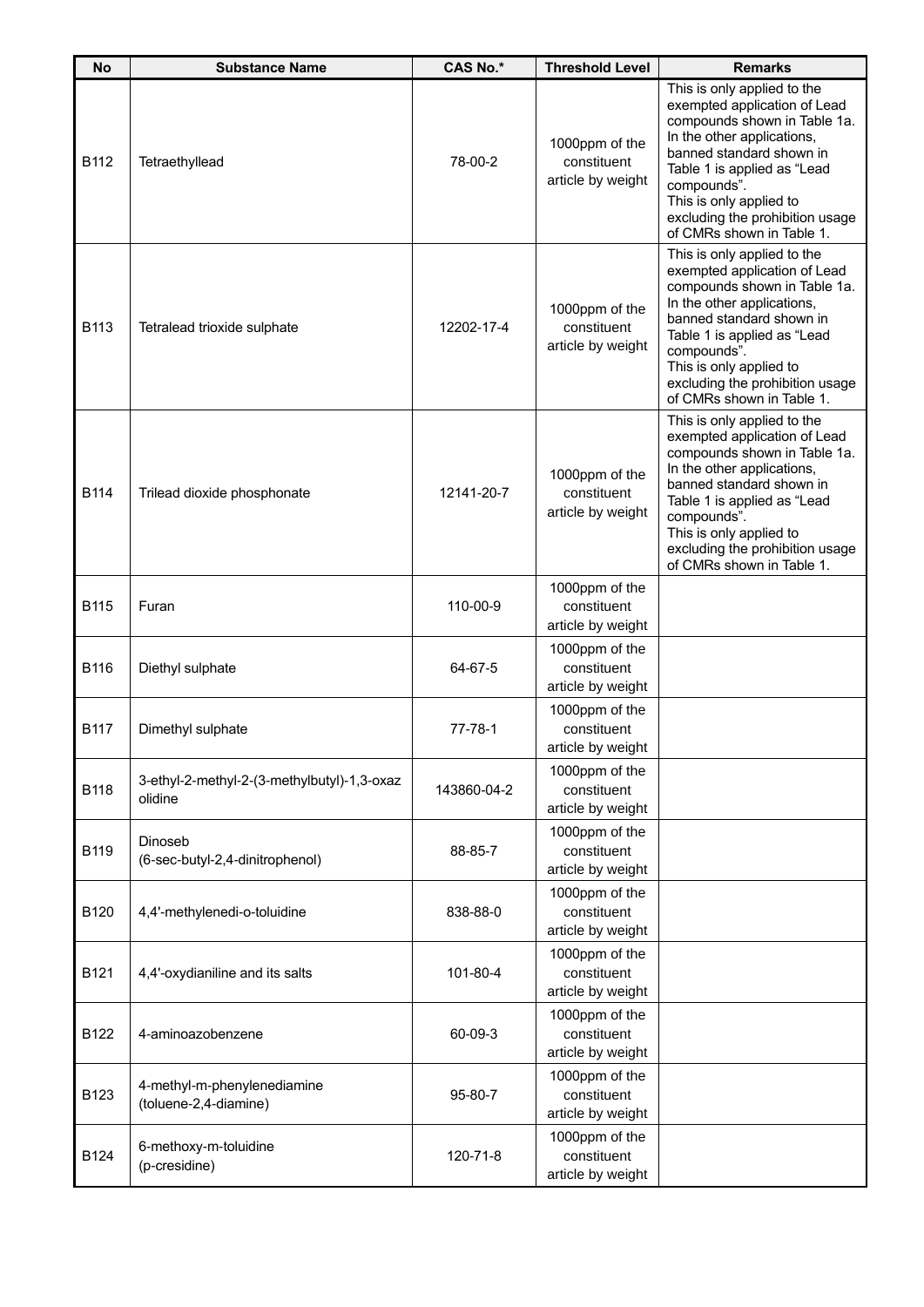| <b>No</b>   | <b>Substance Name</b>                           | <b>CAS No.*</b> | <b>Threshold Level</b>                             | <b>Remarks</b>                                                                                                                                                                                                                                                                                       |
|-------------|-------------------------------------------------|-----------------|----------------------------------------------------|------------------------------------------------------------------------------------------------------------------------------------------------------------------------------------------------------------------------------------------------------------------------------------------------------|
| B125        | Biphenyl-4-ylamine                              | $92 - 67 - 1$   | 1000ppm of the<br>constituent<br>article by weight |                                                                                                                                                                                                                                                                                                      |
| B126        | o-aminoazotoluene<br>(4-o-tolylazo-o-toluidine) | 97-56-3         | 1000ppm of the<br>constituent<br>article by weight |                                                                                                                                                                                                                                                                                                      |
| <b>B127</b> | o-Toluidine                                     | 95-53-4         | 1000ppm of the<br>constituent<br>article by weight |                                                                                                                                                                                                                                                                                                      |
| <b>B128</b> | N-methylacetamide                               | 79-16-3         | 1000ppm of the<br>constituent<br>article by weight |                                                                                                                                                                                                                                                                                                      |
| B129        | Cadmium                                         | 7440-43-9       | 1000ppm of the<br>constituent<br>article by weight | This is only applied to the<br>exempted application of<br>Cadmium compounds shown<br>in Table 1a. In the other<br>applications, banned standard<br>shown in Table 1 is applied as<br>"Cadmium compounds".<br>This is only applied to<br>excluding the prohibition usage<br>of CMRs shown in Table 1. |
| B130        | Cadmium Oxide                                   | 1306-19-0       | 1000ppm of the<br>constituent<br>article by weight | This is only applied to the<br>exempted application of<br>Cadmium compounds shown<br>in Table 1a. In the other<br>applications, banned standard<br>shown in Table 1 is applied as<br>"Cadmium compounds".<br>This is only applied to<br>excluding the prohibition usage<br>of CMRs shown in Table 1. |
| B131        | Ammonium pentadecafluorooctanoate<br>(APFO)     | 3825-26-1       | 1000ppm of the<br>constituent<br>article by weight | This is only applied to the fiber,<br>carpet, or other coated articles<br>οf<br>"PFOA, PFOA-salts, PFOA-este<br>rs". In the other applications,<br>banned standard shown in<br>Table 1 is applied as<br>"PFOA, PFOA-salts, PFOA-este<br>rs".                                                         |
| B132        | Pentadecafluorooctanoic acid<br>(PFOA)          | 335-67-1        | 1000ppm of the<br>constituent<br>article by weight | This is only applied to the fiber,<br>carpet, or other coated articles<br>of<br>"PFOA, PFOA-salts, PFOA-este<br>rs". In the other applications,<br>banned standard shown in<br>Table 1 is applied as<br>"PFOA, PFOA-salts, PFOA-este<br>rs".                                                         |
| <b>B133</b> | Dipentyl phthalate (DPP)                        | 131-18-0        | 1000ppm of the<br>constituent<br>article by weight | This is only applied to<br>excluding the prohibition usage<br>of CMRs shown in Table 1.                                                                                                                                                                                                              |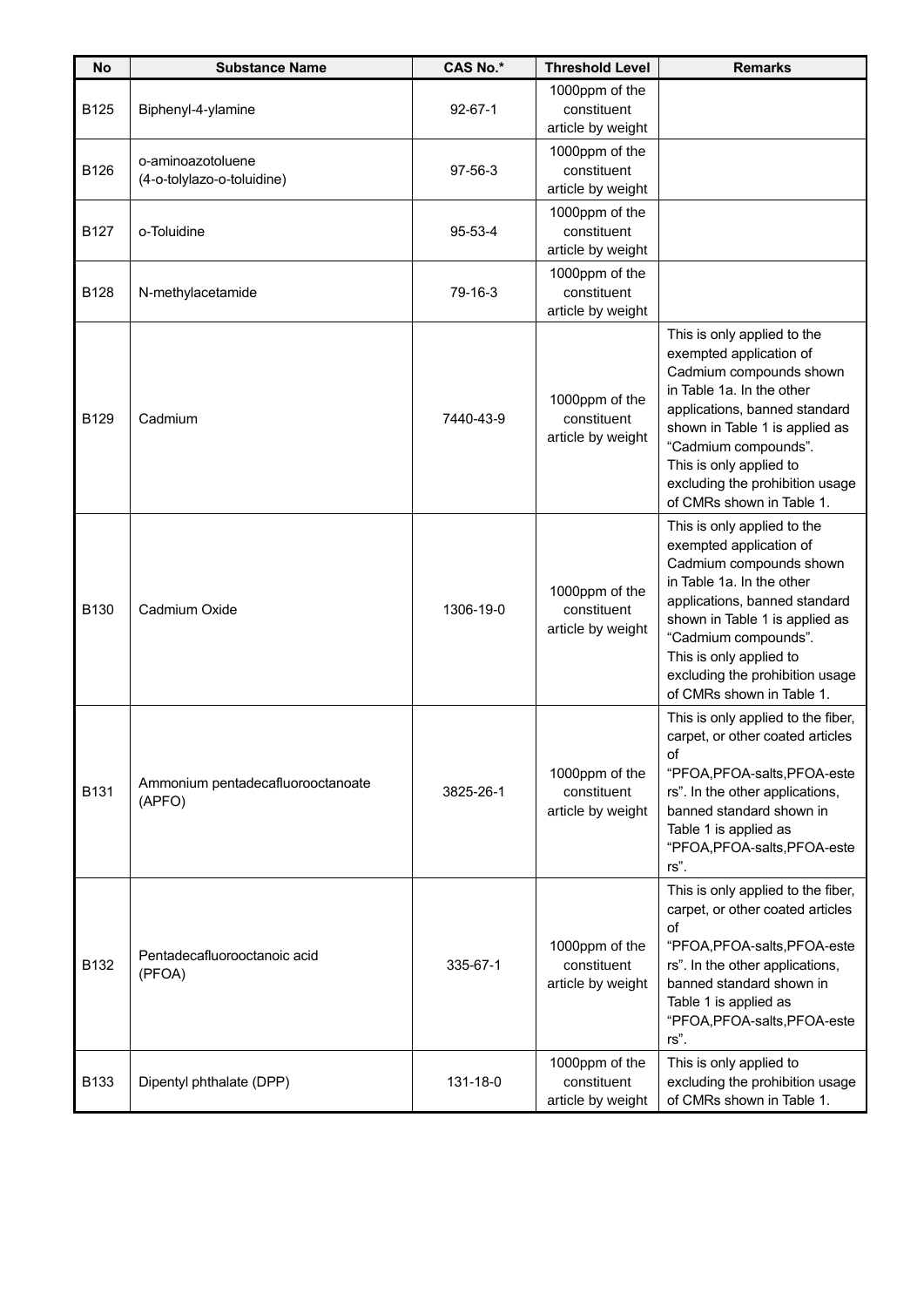| <b>No</b>   | <b>Substance Name</b>                                                                                                                                               | <b>CAS No.*</b> | <b>Threshold Level</b>                             | <b>Remarks</b>                                                                                                                                                                                                                                                                                               |
|-------------|---------------------------------------------------------------------------------------------------------------------------------------------------------------------|-----------------|----------------------------------------------------|--------------------------------------------------------------------------------------------------------------------------------------------------------------------------------------------------------------------------------------------------------------------------------------------------------------|
| <b>B134</b> | 4-Nonylphenol, branched and linear,<br>ethoxylated                                                                                                                  |                 | 1000ppm of the<br>constituent<br>article by weight | substances with a linear and/or<br>branched alkyl chain with a<br>carbon number of 9 covalently<br>bound in position 4 to phenol,<br>ethoxylated covering UVCB-<br>and well-defined substances,<br>polymers and homologues,<br>which include any of the<br>individual isomers and/or<br>combinations thereof |
| <b>B135</b> | Cadmium sulphide                                                                                                                                                    | 1306-23-6       | 1000ppm of the<br>constituent<br>article by weight | This is only applied to the<br>exempted application of<br>Cadmium compounds shown<br>in Table 1a. In the other<br>applications, banned standard<br>shown in Table 1 is applied as<br>"Cadmium compounds".<br>This is only applied to<br>excluding the prohibition usage<br>of CMRs shown in Table 1.         |
| B136        | Disodium<br>4-amino-3-[[4'-[(2,4-diaminophenyl)azo][1,1'<br>-biphenyl]-4-yl]azo]<br>-5-hydroxy-6-(phenylazo)naphthalene-2,7-d<br>isulphonate (C.I. Direct Black 38) | 1937-37-7       | 1000ppm of the<br>constituent<br>article by weight |                                                                                                                                                                                                                                                                                                              |
| <b>B137</b> | Dihexyl phthalate                                                                                                                                                   | 84-75-3         | 1000ppm of the<br>constituent<br>article by weight | This is only applied to<br>excluding the prohibition usage<br>of CMRs shown in Table 1.                                                                                                                                                                                                                      |
| B138        | Imidazolidine-2-thione;<br>(2-imidazoline-2-thiol)                                                                                                                  | $96 - 45 - 7$   | 1000ppm of the<br>constituent<br>article by weight |                                                                                                                                                                                                                                                                                                              |
| B139        | Trixylyl phosphate                                                                                                                                                  | 25155-23-1      | 1000ppm of the<br>constituent<br>article by weight |                                                                                                                                                                                                                                                                                                              |
| B140        | Disodium<br>$3,3'$ -[[1,1'-biphenyl]-4,4'-diylbis(azo)]bis(4-a<br>minonaphthalene-1-sulphonate) (C.I. Direct<br><b>Red 28)</b>                                      | 573-58-0        | 1000ppm of the<br>constituent<br>article by weight |                                                                                                                                                                                                                                                                                                              |
| <b>B141</b> | Lead di(acetate)                                                                                                                                                    | 301-04-2        | 1000ppm of the<br>constituent<br>article by weight | This is only applied to the<br>exempted application of Lead<br>compounds shown in Table 1a.<br>In the other applications,<br>banned standard shown in<br>Table 1 is applied as "Lead<br>compounds".<br>This is only applied to<br>excluding the prohibition usage<br>of CMRs shown in Table 1.               |
| B142        | Cadmium chloride                                                                                                                                                    | 10108-64-2      | 1000ppm of the<br>constituent<br>article by weight | This is only applied to the<br>exempted application of<br>cadmium compounds shown in<br>Table 1a. In the other<br>applications, banned standard<br>shown in Table 1 is applied as<br>"Cadmium compounds".<br>This is only applied to<br>excluding the prohibition usage<br>of CMRs shown in Table 1.         |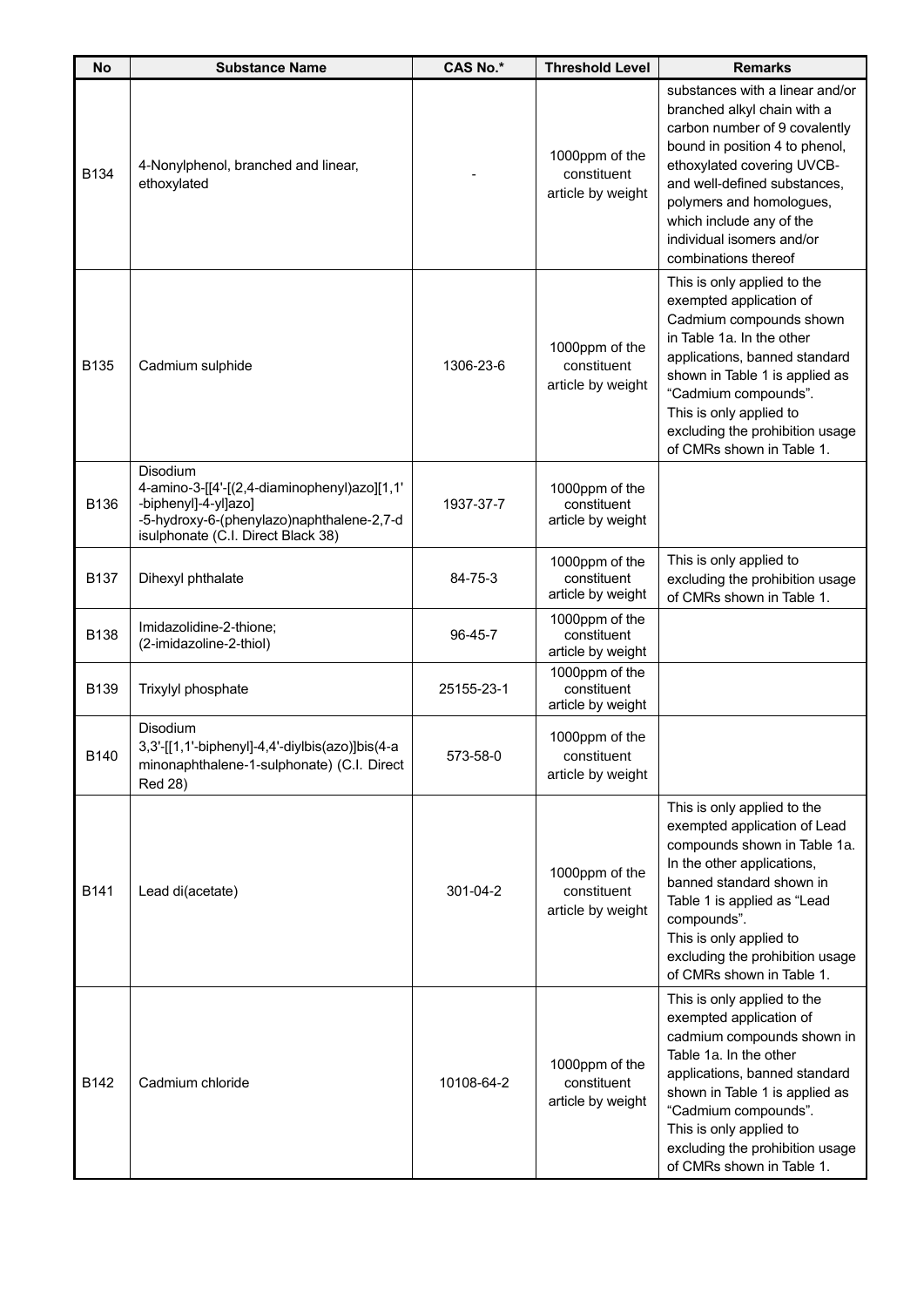| No          | <b>Substance Name</b>                                                                                                                                                                                                                                                                      | <b>CAS No.*</b>          | <b>Threshold Level</b>                             | <b>Remarks</b>                                                                                                                                                                                                                                                                                       |
|-------------|--------------------------------------------------------------------------------------------------------------------------------------------------------------------------------------------------------------------------------------------------------------------------------------------|--------------------------|----------------------------------------------------|------------------------------------------------------------------------------------------------------------------------------------------------------------------------------------------------------------------------------------------------------------------------------------------------------|
| B143        | 1,2-Benzenedicarboxylic acid, dihexyl ester,<br>branched and linear                                                                                                                                                                                                                        | 68515-50-4               | 1000ppm of the<br>constituent<br>article by weight |                                                                                                                                                                                                                                                                                                      |
| B144        | Sodium peroxometaborate                                                                                                                                                                                                                                                                    | 7632-04-4                | 1000ppm of the<br>constituent<br>article by weight |                                                                                                                                                                                                                                                                                                      |
| <b>B145</b> | Sodium perborate; perboric acid, sodium<br>salt                                                                                                                                                                                                                                            | 15120-21-5<br>11138-47-9 | 1000ppm of the<br>constituent<br>article by weight |                                                                                                                                                                                                                                                                                                      |
| B146        | Cadmium fluoride (CdF2)                                                                                                                                                                                                                                                                    | 7790-79-6                | 1000ppm of the<br>constituent<br>article by weight | This is only applied to the<br>exempted application of<br>cadmium compounds shown in<br>Table 1a. In the other<br>applications, banned standard<br>shown in Table 1 is applied as<br>"Cadmium compounds".<br>This is only applied to<br>excluding the prohibition usage<br>of CMRs shown in Table 1. |
| <b>B147</b> | Cadmium sulphate                                                                                                                                                                                                                                                                           | 10124-36-4<br>31119-53-6 | 1000ppm of the<br>constituent<br>article by weight | This is only applied to the<br>exempted application of<br>cadmium compounds shown in<br>Table 1a. In the other<br>applications, banned standard<br>shown in Table 1 is applied as<br>"Cadmium compounds".<br>This is only applied to<br>excluding the prohibition usage<br>of CMRs shown in Table 1. |
| B148        | 2-(2H-benzotriazol-2-yl)-4,6-ditertpentylphe<br>nol (UV-328)                                                                                                                                                                                                                               | 25973-55-1               | 1000ppm of the<br>constituent<br>article by weight |                                                                                                                                                                                                                                                                                                      |
| B149        | thioglycolate);<br>Dioctyltin<br>bis(2-ethylhexyl<br>2-ethylhexyl<br>10-ethyl-4,4-dioctyl-7-oxo-8-oxa-3,5-dithia-<br>4-stannatetradecanoate (DOTE)                                                                                                                                         | 15571-58-1               | 1000ppm of the<br>constituent<br>article by weight |                                                                                                                                                                                                                                                                                                      |
| B150        | Reaction<br>2-ethylhexyl<br>οf<br>mass<br>10-ethyl-4,4-dioctyl-7-oxo-8-oxa-3,5-dithia-<br>4-stannatetradecanoate and 2-ethylhexyl<br>10-ethyl-4-[[2-[(2-ethylhexyl)oxy]-2-oxoethyl<br>]thio]-4-octyl-7-oxo-8-oxa-3,5-dithia-4-stann<br>atetradecanoate (reaction mass of DOTE<br>and MOTE) |                          | 1000ppm of the<br>constituent<br>article by weight |                                                                                                                                                                                                                                                                                                      |
| B151        | 5-sec-butyl-2-(2,4-dimethylcyclohex-3-en-1-<br>yl)-5-methyl-1,3-dioxane[1],<br>5-sec-butyl-2-(4,6-dimethylcyclohex-3-en-1-<br>yl)-5-methyl-1,3-dioxane [2] [covering any<br>of the individual stereoisomers of [1] and [2]<br>or any combination thereof]                                  |                          | 1000ppm of the<br>constituent<br>article by weight |                                                                                                                                                                                                                                                                                                      |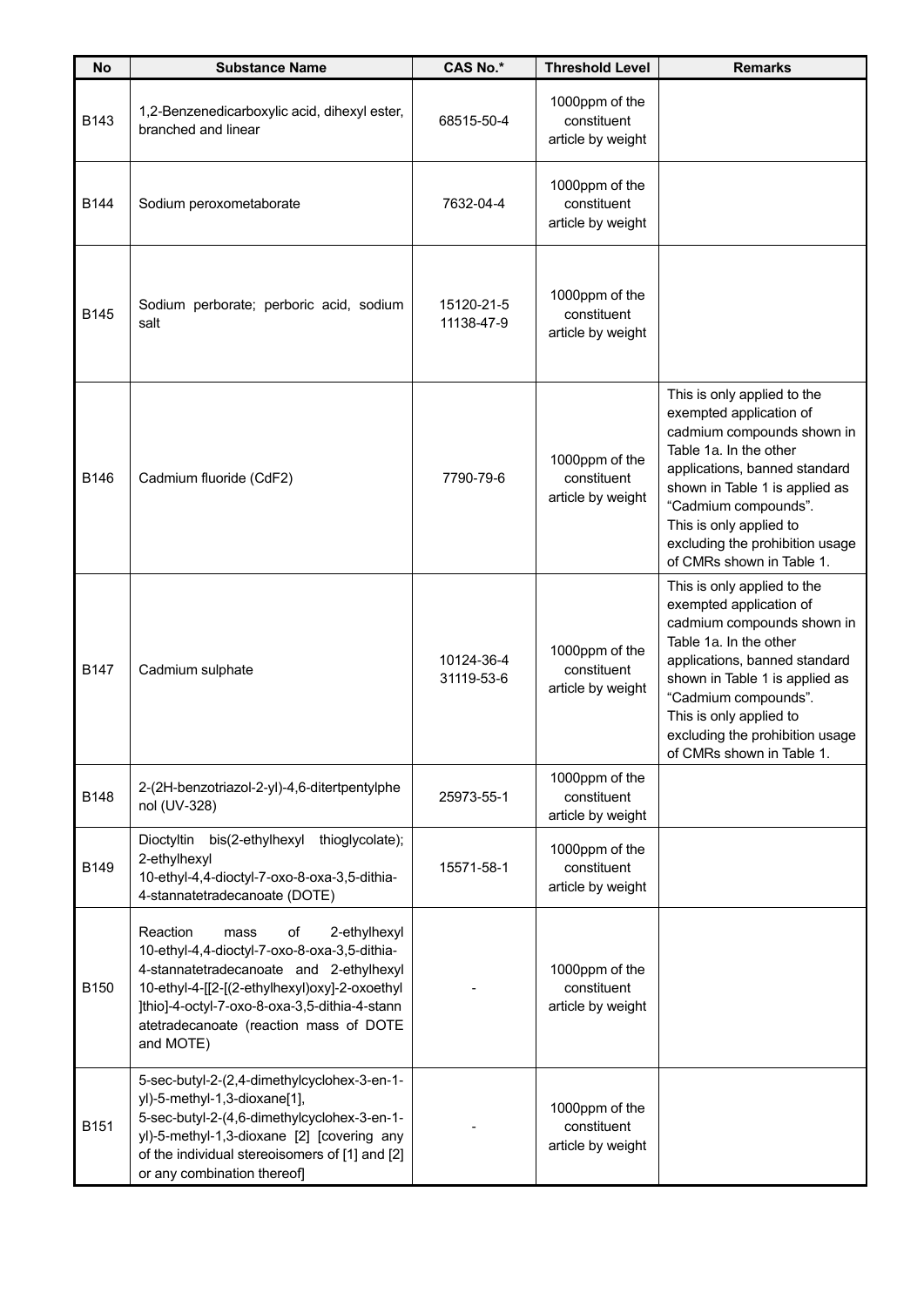| <b>No</b>        | <b>Substance Name</b>                                                                                                                                                                                                                                                                                                | <b>CAS No.*</b>                     | <b>Threshold Level</b>                             | <b>Remarks</b>                                                                                                                                                                                                             |
|------------------|----------------------------------------------------------------------------------------------------------------------------------------------------------------------------------------------------------------------------------------------------------------------------------------------------------------------|-------------------------------------|----------------------------------------------------|----------------------------------------------------------------------------------------------------------------------------------------------------------------------------------------------------------------------------|
| B152             | 1,2-benzenedicarboxylicacid, di-C6-10-alkyl<br>esters;<br>1,2-benzenedicarboxylic acid, mixed decyl<br>and hexyl and octyl diesters<br>with $\geq$ 0.3% of dihexyl phthalate (EC No.<br>201-559-5)                                                                                                                   | 68515-51-5<br>68648-93-1            | 1000ppm of the<br>constituent<br>article by weight |                                                                                                                                                                                                                            |
| B153             | Perfluorononan-1-oic-acid and its sodium<br>and ammonium salts                                                                                                                                                                                                                                                       | 375-95-1<br>21049-39-8<br>4149-60-4 | 1000ppm of the<br>constituent<br>article by weight |                                                                                                                                                                                                                            |
| B <sub>154</sub> | Nitrobenzene                                                                                                                                                                                                                                                                                                         | 98-95-3                             | 1000ppm of the<br>constituent<br>article by weight |                                                                                                                                                                                                                            |
| B155             | 2-(2H-benzotriazol-2-yl)-4-(tert-butyl)-6-(se<br>c-butyl)phenol (UV-350)                                                                                                                                                                                                                                             | 36437-37-3                          | 1000ppm of the<br>constituent<br>article by weight |                                                                                                                                                                                                                            |
| B156             | 2,4-di-tert-butyl-6-(5-chlorobenzotriazol-<br>2-yl)phenol (UV-327)                                                                                                                                                                                                                                                   | 3864-99-1                           | 1000ppm of the<br>constituent<br>article by weight |                                                                                                                                                                                                                            |
| B157             | 1,3-propanesultone                                                                                                                                                                                                                                                                                                   | 1120-71-4                           | 1000ppm of the<br>constituent<br>article by weight |                                                                                                                                                                                                                            |
| B158             | Benzo[def]chrysene(Benzo[a]pyrene)                                                                                                                                                                                                                                                                                   | $50-32-8$                           | 1000ppm of the<br>constituent<br>article by weight | This is only applied to<br>excluding the prohibition usage<br>of polycyclic aromatic<br>hydrocarbons (PAH) shown in<br>Table 1.<br>This is only applied to<br>excluding the prohibition usage<br>of CMRs shown in Table 1. |
| B <sub>159</sub> | p-(1,1-dimethylpropyl)phenol                                                                                                                                                                                                                                                                                         | 80-46-6                             | 1000ppm of the<br>constituent<br>article by weight |                                                                                                                                                                                                                            |
| B160             | Nonadecafluorodecanoic acid (PFDA) and<br>its sodium and ammonium salts<br>Nonadecafluorodecanoic acid<br>Ammonium nonadecafluorodecanoate<br>Decanoic acid, nonadecafluoro-, sodium<br>salt                                                                                                                         | 335-76-2<br>3108-42-7<br>3830-45-3  | 1000ppm of the<br>constituent<br>article by weight |                                                                                                                                                                                                                            |
| B161             | 4-Heptylphenol, branched and linear<br>substances with a linear and/or branched<br>alkyl chain with a carbon number of 7<br>covalently bound predominantly in position<br>4 to phenol, covering also UVCB- and<br>well-defined substances which include any<br>of the individual isomers or a combination<br>thereof |                                     | 1000ppm of the<br>constituent<br>article by weight |                                                                                                                                                                                                                            |
| B162             | 4,4'-isopropylidenediphenol; Bisphenol A                                                                                                                                                                                                                                                                             | 80-05-7                             | 1000ppm of the<br>constituent<br>article by weight | This is only applied to<br>excluding the prohibition usage<br>of 4,4'-isopropylidenediphenol;<br>Bisphenol A shown in Table 1.                                                                                             |
| B163             | Perfluorohexane-1-sulphonic acid and its<br>salts                                                                                                                                                                                                                                                                    | 355-46-4                            | 1000ppm of the<br>constituent<br>article by weight |                                                                                                                                                                                                                            |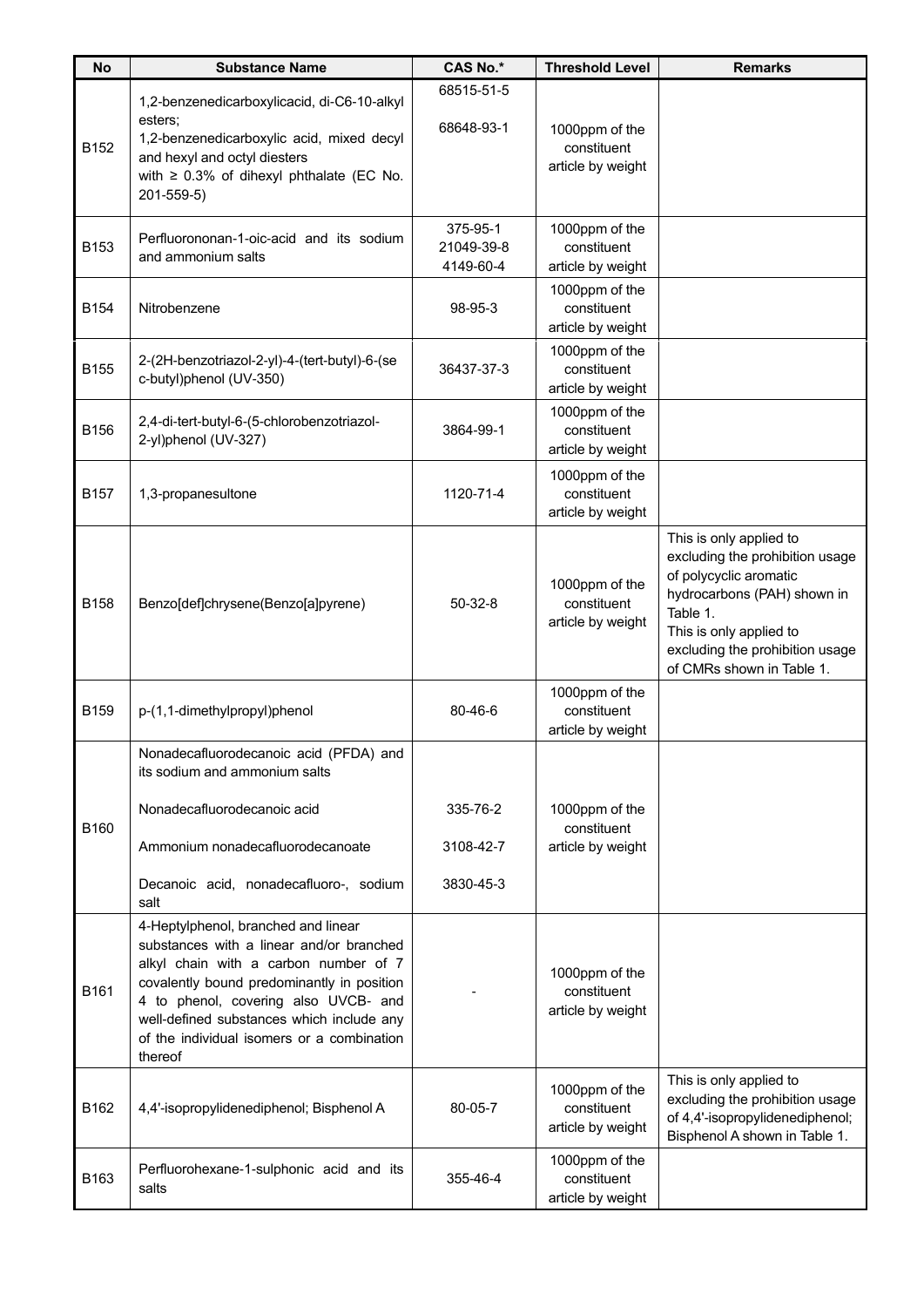| <b>No</b> | <b>Substance Name</b>                                                                                                                                                                                                | <b>CAS No.*</b> | <b>Threshold Level</b>                             | <b>Remarks</b>                                                                                                                                                                                                                                                                                       |
|-----------|----------------------------------------------------------------------------------------------------------------------------------------------------------------------------------------------------------------------|-----------------|----------------------------------------------------|------------------------------------------------------------------------------------------------------------------------------------------------------------------------------------------------------------------------------------------------------------------------------------------------------|
| B164      | of<br>Reaction<br>products<br>1,3,4-thiadiazolidine-2,5-dithione,<br>and<br>formaldehyde<br>4-heptylphenol,<br>branched and linear (RP-HP)<br>with ≥0.1% w/w 4-heptylphenol, branched<br>and linear (4-HPbl)         |                 | 1000ppm of the<br>constituent<br>article by weight |                                                                                                                                                                                                                                                                                                      |
| B165      | Chrysene                                                                                                                                                                                                             | 218-01-9        | 1000ppm of the<br>constituent<br>article by weight | This is only applied to<br>excluding the prohibition usage<br>of polycyclic aromatic<br>hydrocarbons (PAH) shown in<br>Table 1(CAS No. 218-01-9).<br>This is only applied to<br>excluding the prohibition usage<br>of CMRs shown in Table 1.                                                         |
| B166      | Cadmium nitrate                                                                                                                                                                                                      | 10325-94-7      | 1000ppm of the<br>constituent<br>article by weight | This is only applied to the<br>exempted application of<br>Cadmium compounds shown<br>in Table 1a. In the other<br>applications, banned standard<br>shown in Table 1 is applied as<br>"Cadmium compounds".<br>This is only applied to<br>excluding the prohibition usage<br>of CMRs shown in Table 1. |
| B167      | Cadmium hydroxide                                                                                                                                                                                                    | 21041-95-2      | 1000ppm of the<br>constituent<br>article by weight | This is only applied to the<br>exempted application of<br>Cadmium compounds shown<br>in Table 1a. In the other<br>applications, banned standard<br>shown in Table 1 is applied as<br>"Cadmium compounds".<br>This is only applied to<br>excluding the prohibition usage<br>of CMRs shown in Table 1. |
| B168      | Cadmium carbonate                                                                                                                                                                                                    | 513-78-0        | 1000ppm of the<br>constituent<br>article by weight | This is only applied to the<br>exempted application of<br>Cadmium compounds shown<br>in Table 1a. In the other<br>applications, banned standard<br>shown in Table 1 is applied as<br>"Cadmium compounds".<br>This is only applied to<br>excluding the prohibition usage<br>of CMRs shown in Table 1. |
| B169      | Benz[a]anthracene                                                                                                                                                                                                    | $56 - 55 - 3$   | 1000ppm of the<br>constituent<br>article by weight | This is only applied to<br>excluding the prohibition usage<br>of polycyclic aromatic<br>hydrocarbons (PAH) shown in<br>Table 1(CAS No.56-55-3).<br>This is only applied to<br>excluding the prohibition usage<br>of CMRs shown in Table 1.                                                           |
| B170      | 1,6,7,8,9,14,15,16,17,17,18,18-Dodecachlo<br>ropentacyclo[12.2.1.16,9.02,13.05,10]octad<br>eca-7,15-diene ("Dechlorane Plus"™)<br>covering any of its individual anti- and<br>syn-isomers or any combination thereof |                 | 1000ppm of the<br>constituent<br>article by weight |                                                                                                                                                                                                                                                                                                      |
| B171      | Terphenyl, hydrogenated                                                                                                                                                                                              | 61788-32-7      | 1000ppm of the<br>constituent<br>article by weight |                                                                                                                                                                                                                                                                                                      |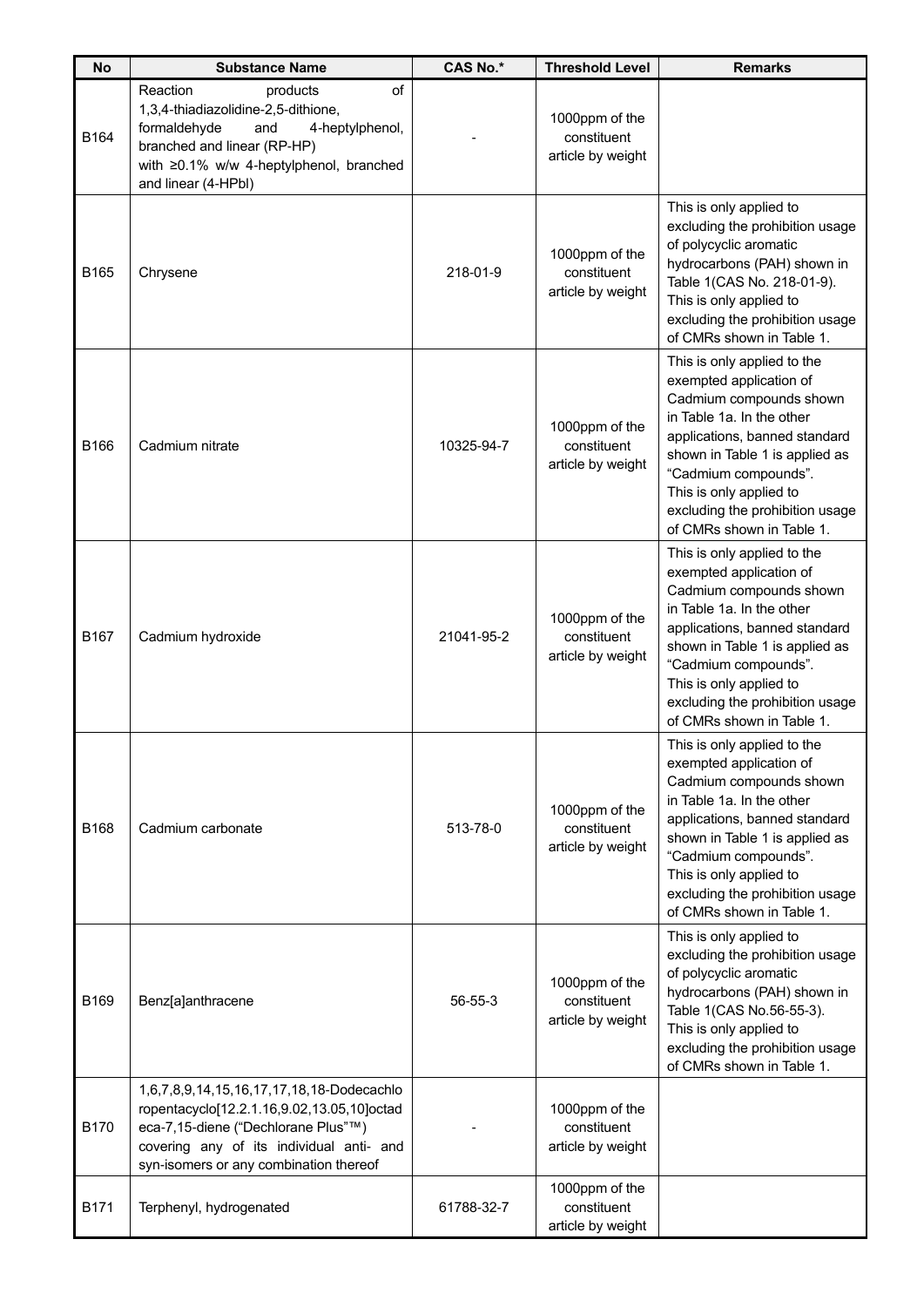| <b>No</b>   | <b>Substance Name</b>                                                                              | <b>CAS No.*</b> | <b>Threshold Level</b>                             | <b>Remarks</b>                                                                                                                                                                                                                                                          |
|-------------|----------------------------------------------------------------------------------------------------|-----------------|----------------------------------------------------|-------------------------------------------------------------------------------------------------------------------------------------------------------------------------------------------------------------------------------------------------------------------------|
| B172        | Octamethylcyclotetrasiloxane (D4)                                                                  | 556-67-2        | 1000ppm of the<br>constituent<br>article by weight |                                                                                                                                                                                                                                                                         |
| B173        | Lead                                                                                               | 7439-92-1       | 1000ppm of the<br>constituent<br>article by weight | This is only applied to the<br>exempted application of Lead<br>shown in Table 1a. In the other<br>applications, banned standard<br>shown in Table 1 is applied as<br>"Lead".<br>This is only applied to<br>excluding the prohibition usage<br>of CMRs shown in Table 1. |
| <b>B174</b> | Ethylenediamine (EDA)                                                                              | 107-15-3        | 1000ppm of the<br>constituent<br>article by weight |                                                                                                                                                                                                                                                                         |
| <b>B175</b> | Dodecamethylcyclohexasiloxane (D6)                                                                 | 540-97-6        | 1000ppm of the<br>constituent<br>article by weight |                                                                                                                                                                                                                                                                         |
| <b>B176</b> | Disodium octaborate                                                                                | 12008-41-2      | 1000ppm of the<br>constituent<br>article by weight |                                                                                                                                                                                                                                                                         |
| <b>B177</b> | Dicyclohexyl phthalate (DCHP)                                                                      | 84-61-7         | 1000ppm of the<br>constituent<br>article by weight |                                                                                                                                                                                                                                                                         |
| <b>B178</b> | Decamethylcyclopentasiloxane (D5)                                                                  | 541-02-6        | 1000ppm of the<br>constituent<br>article by weight |                                                                                                                                                                                                                                                                         |
| <b>B179</b> | Benzo[ghi]perylene                                                                                 | 191-24-2        | 1000ppm of the<br>constituent<br>article by weight |                                                                                                                                                                                                                                                                         |
| B180        | 1,2<br>Benzene-1,2,4-tricarboxylic<br>acid<br>anhydride<br>(trimellitic anhydride; TMA)            | 552-30-7        | 1000ppm of the<br>constituent<br>article by weight |                                                                                                                                                                                                                                                                         |
| B181        | Pyrene                                                                                             | 129-00-0        | 1000ppm of the<br>constituent<br>article by weight |                                                                                                                                                                                                                                                                         |
| B182        | Phenanthrene                                                                                       | $85 - 01 - 8$   | 1000ppm of the<br>constituent<br>article by weight |                                                                                                                                                                                                                                                                         |
| B183        | Fluoranthene                                                                                       | 206-44-0,       | 1000ppm of the<br>constituent<br>article by weight |                                                                                                                                                                                                                                                                         |
| B184        | Benzo[k]fluoranthene                                                                               | 207-08-9        | 1000ppm of the<br>constituent<br>article by weight | This is only applied to<br>excluding the prohibition usage<br>of polycyclic aromatic<br>hydrocarbons (PAH) shown in<br>Table 1.<br>This is only applied to<br>excluding the prohibition usage<br>of CMRs shown in Table 1.                                              |
| B185        | 2,2-bis(4'-hydroxyphenyl)-4-methylpentane                                                          | 6807-17-6       | 1000ppm of the<br>constituent<br>article by weight |                                                                                                                                                                                                                                                                         |
| B186        | 1,7,7-trimethyl-3-(phenylmethylene)bicyclo[<br>2.2.1]heptan-2-one<br>(3-benzylidene camphor; 3-BC) | 15087-24-8      | 1000ppm of the<br>constituent<br>article by weight |                                                                                                                                                                                                                                                                         |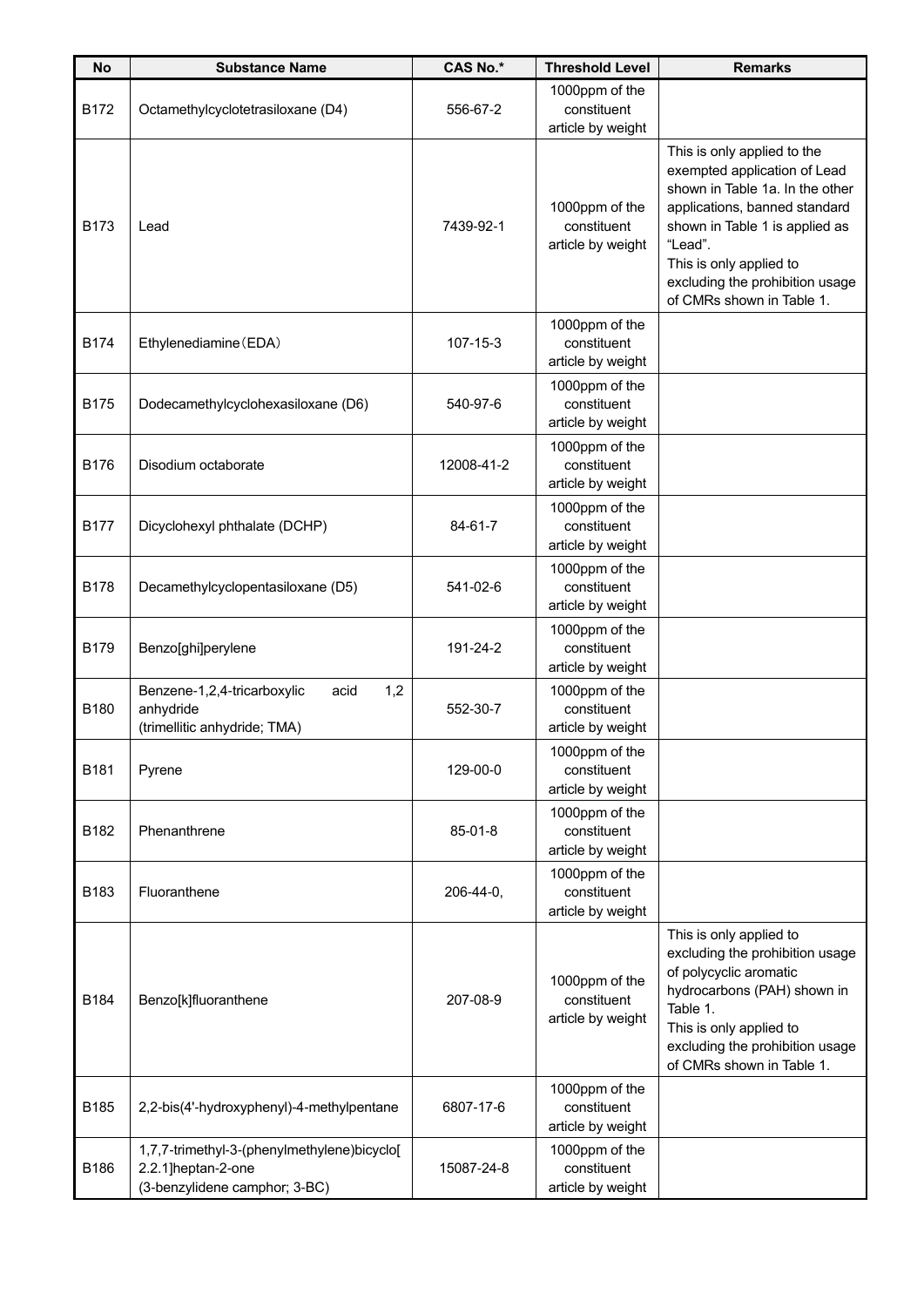| <b>No</b>   | <b>Substance Name</b>                                                                                                                                                                                                  | <b>CAS No.*</b> | <b>Threshold Level</b>                             | <b>Remarks</b>                                                                         |
|-------------|------------------------------------------------------------------------------------------------------------------------------------------------------------------------------------------------------------------------|-----------------|----------------------------------------------------|----------------------------------------------------------------------------------------|
| B187        | Tris(4-nonylphenyl, branched and linear)<br>phosphite (TNPP) with $\geq 0.1\%$ w/w of<br>4-nonylphenol, branched and linear (4-NP)                                                                                     |                 | 1000ppm of the<br>constituent<br>article by weight |                                                                                        |
| <b>B188</b> | 4-tert-butylphenol                                                                                                                                                                                                     | 98-54-4         | 1000ppm of the<br>constituent<br>article by weight |                                                                                        |
| <b>B189</b> | 2-methoxyethyl acetate                                                                                                                                                                                                 | 110-49-6        | 1000ppm of the<br>constituent<br>article by weight |                                                                                        |
| B190        | 2,3,3,3-tetrafluoro-2-f(heptafluoropropoxy)p<br>ropionic acid, its salts and its acyl halides<br>(covering any of their individual isomers and<br>combinations thereof)                                                |                 | 1000ppm of the<br>constituent<br>article by weight |                                                                                        |
| B191        | Perfluorobutane sulfonic acid (PFBS) and<br>its salts                                                                                                                                                                  |                 | 1000ppm of the<br>constituent<br>article by weight |                                                                                        |
| B192        | Diisohexyl phthalate                                                                                                                                                                                                   | 71850-09-4      | 1000ppm of the<br>constituent<br>article by weight |                                                                                        |
| B193        | 2-methyl-1-(4-methylthiophenyl)-2-morpholi<br>nopropan-1-one                                                                                                                                                           | 71868-10-5      | 1000ppm of the<br>constituent<br>article by weight |                                                                                        |
| B194        | 2-benzyl-2-dimethylamino-4'-morpholinobut<br>yrophenone                                                                                                                                                                | 119313-12-1     | 1000ppm of the<br>constituent<br>article by weight |                                                                                        |
| <b>B195</b> | 1-vinylimidazole                                                                                                                                                                                                       | 1072-63-5       | 1000ppm of the<br>constituent<br>article by weigh  |                                                                                        |
| B196        | 2-methylimidazole                                                                                                                                                                                                      | 693-98-1        | 1000ppm of the<br>constituent<br>article by weigh  |                                                                                        |
| B197        | Butyl 4-hydroxybenzoate (Butylparaben)                                                                                                                                                                                 | $94 - 26 - 8$   | 1000ppm of the<br>constituent<br>article by weigh  |                                                                                        |
| <b>B198</b> | Dibutylbis(pentane-2,4-dionato-O,O')tin                                                                                                                                                                                | 22673-19-4      | 1000ppm of the<br>constituent<br>article by weigh  | This is only applied to<br>excluding the prohibition usage<br>of DBT shown in Table 1. |
| <b>B199</b> | Bis(2-(2-methoxyethoxy)ethyl)ether                                                                                                                                                                                     | 143-24-8        | 1000ppm of the<br>constituent<br>article by weigh  |                                                                                        |
| <b>B200</b> | Dioctyltin dilaurate, stannane, dioctyl-,<br>bis(coco acyloxy) derivs., and any other<br>stannane, dioctyl-, bis(fatty acyloxy) derivs.<br>wherein C12 is the predominant carbon<br>number of the fatty acyloxy moiety |                 | 1000ppm of the<br>constituent<br>article by weigh  | This is only applied to<br>excluding the prohibition usage<br>of DOT shown in Table 1. |
| B201        | 1,4-dioxane                                                                                                                                                                                                            | 123-91-1        | 1000ppm of the<br>constituent<br>article by weight |                                                                                        |
| B202        | 2,2-bis(bromomethyl)propane-1,3-diol<br>(BMP); 2,2-dimethylpropan-1-ol, tribromo<br>derivative/<br>3-bromo-2,2-bis(bromomethyl)-1-propanol<br>(TBNPA);<br>2,3-dibromo-1-propanol (2,3-DBPA)                            |                 | 1000ppm of the<br>constituent<br>article by weight |                                                                                        |
| B203        | 2-(4-tert-butylbenzyl)propionaldehyde and<br>its individual stereoisomers                                                                                                                                              |                 | 1000ppm of the<br>constituent<br>article by weight |                                                                                        |